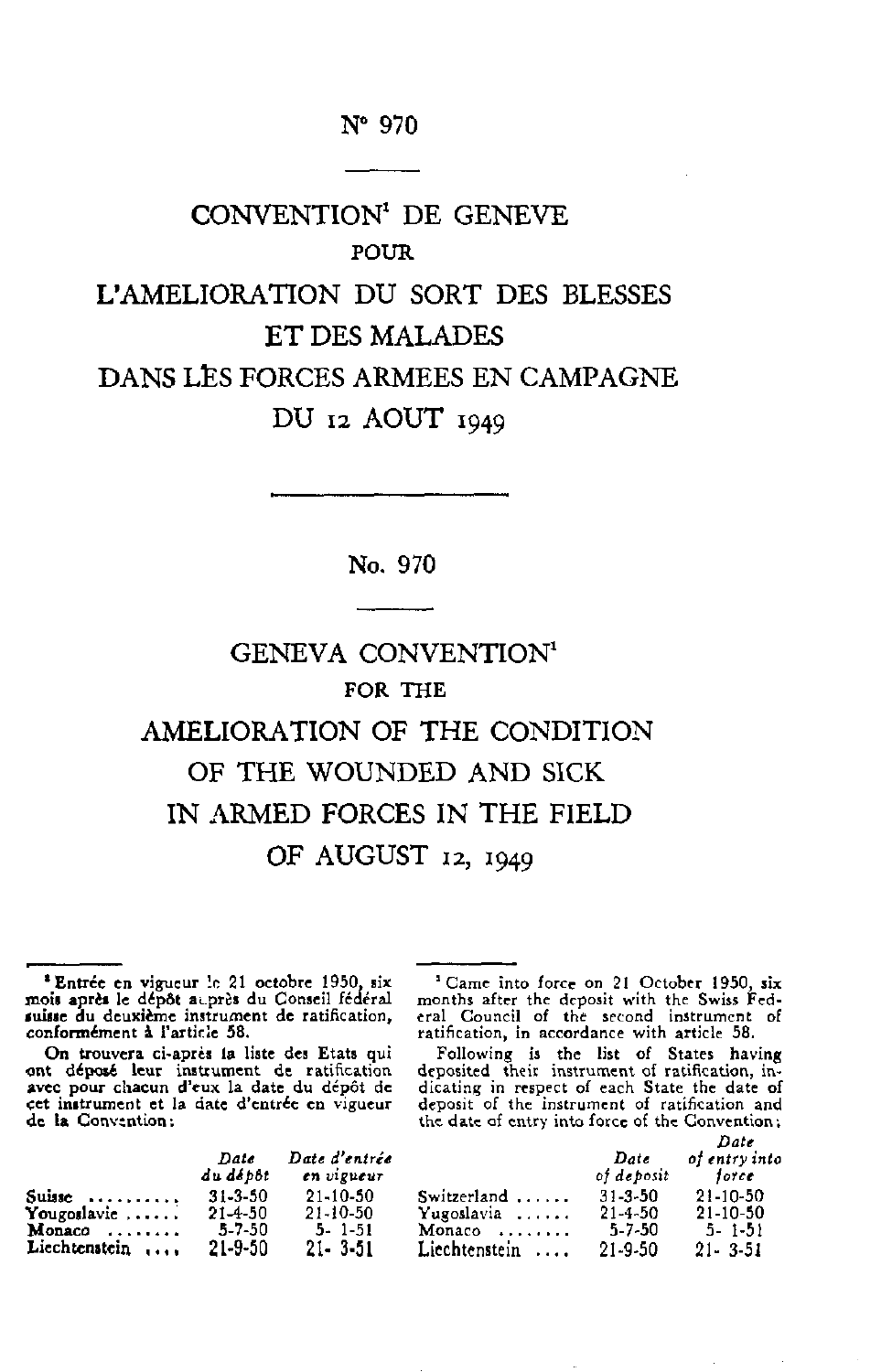The undersigned Plenipotentiaries of the Governments represented at the Diplomatic Conference held at Geneva from April *21* to August *12,* 1949, for the purpose of revising the Geneva Convention for the Relief of the Wounded and Sick in Armies in the Field of July 27, 1929, have agreed as follows:

#### CHAPTER I

#### GENERAL PROVISIONS

#### ARTICLE I

The High Contracting Parties undertake to respect and to ensure respect for the present Convention in all circumstances,

#### ARTICLE 2

In addition to the provisions which shall be implemented in peacetime, the present Convention shall apply to all cases of declared war or of any other armed conflict which may arise between two or more of the High Contracting Parties, even if the state of war is not  $\cdot$ recognized by one of them.

The Convention shall also apply to all cases of partial or total occupation of the terri tory of a High Contracting Party, even if the said occupation meets with no armed resist ance.

Although one of the Powers in conflict may not be a party to the present Convention, the Powers who are parties thereto shall remain bound by it in their mutual relations. They shall furthermore be bound by the Convention in relation to the said Power, if the latter accepts and applies the provisions thereof.

#### ARTICLE 3

In the case of armed conflict not of an international character occurring in the terri tory of one of the High Contracting Parties, each Party to the conflict shall be bound to apply, as a minimum, the following provisions:

(i) Persons taking no active part in the hostilities, including members of armed forces who have laid down their arms and those placed *hors de combat* by sickness, wounds, detention, or any other cause, shall in all circumstances be treated humane ly, without any adverse distinction founded on race, colour, religion or faith, sex, birth or wealth, or any other similar criteria.

To this end, the following acts are and shall remain prohibited at any time and in any place whatsoever with respect to the above-mentioned persons:

*(a)* violence to life and person, in particular murder of all kinds, mutilation, cruel treatment and torture;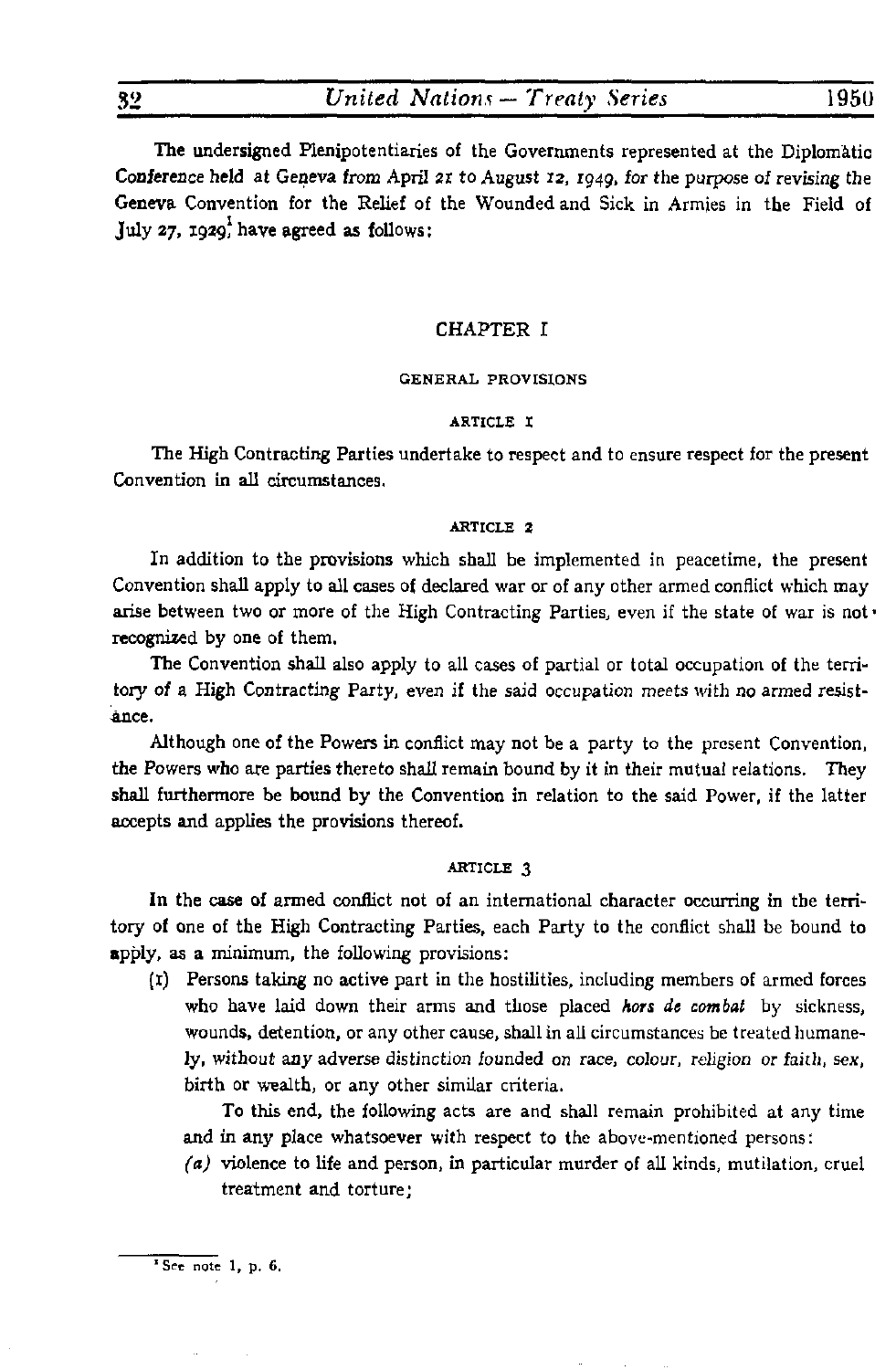- *(b)* taking of hostages;
- *(c)* outrages upon personal dignity, in particular humiliating and degrading treatment ;
- *(d)* the passing of sentences and the carrying out of executions without previous judgment pronounced by a regularly constituted court, affording all the judicial guarantees which are recognized as indispensable by civilized peoples.
- (2) The wounded and sick shall be collected and cared for.

An impartial humanitarian body, such as the International Committee of the Red Cross, may offer its services to the Parties to the conflict.

The Parties to the conflict should further endeavour to bring into force, by means of special agreements, all or part of the other provisions of the present Convention,

The application of the preceding provisions shall not affect the legal status of the Parties to the conflict.

## ARTICLE 4

Neutral Powers shall apply by analogy the provisions of the present Convention to the wounded and sick, and to members of the medical personnel and to chaplains of the armed forces of the Parties to the conflict, received or interned in their territory, as well as to dead persons found.

#### ARTICLE 5

For the protected persons who have fallen into the hands of the enemy, the present Convention shall apply until their final repatriation.

### ARTICLE 6

In addition to the agreements expressly provided for in Articles 10, 15, 23, 28, 31, 36, 37 and 52, the High Contracting Parties may conclude other special agreements for all matters concerning which they may deem it suitable to make separate provision. No special agree ment shall adversely affect the situation of the wounded and sick, of members of the medical personnel or of chaplains, as denned by the present Convention, nor restrict the rights which it confers upon them.

Wounded and sick, as well as medical personnel and chaplains, shall continue to have the benefit of such agreements as long as the Convention is applicable to them, except where express provisions to the contrary are contained in the aforesaid or in subsequent agreements, or where more favourable measures have been taken with regard to them by one or other of the Parties to the conflict.

#### ARTICLE 7

Wounded and sick, as well members of the medical personnel and chaplains, may in no circumstances renounce in part or in entirety the rights secured to them by the present Convention, and by the special agreements referred to in the foregoing Article, if such there be.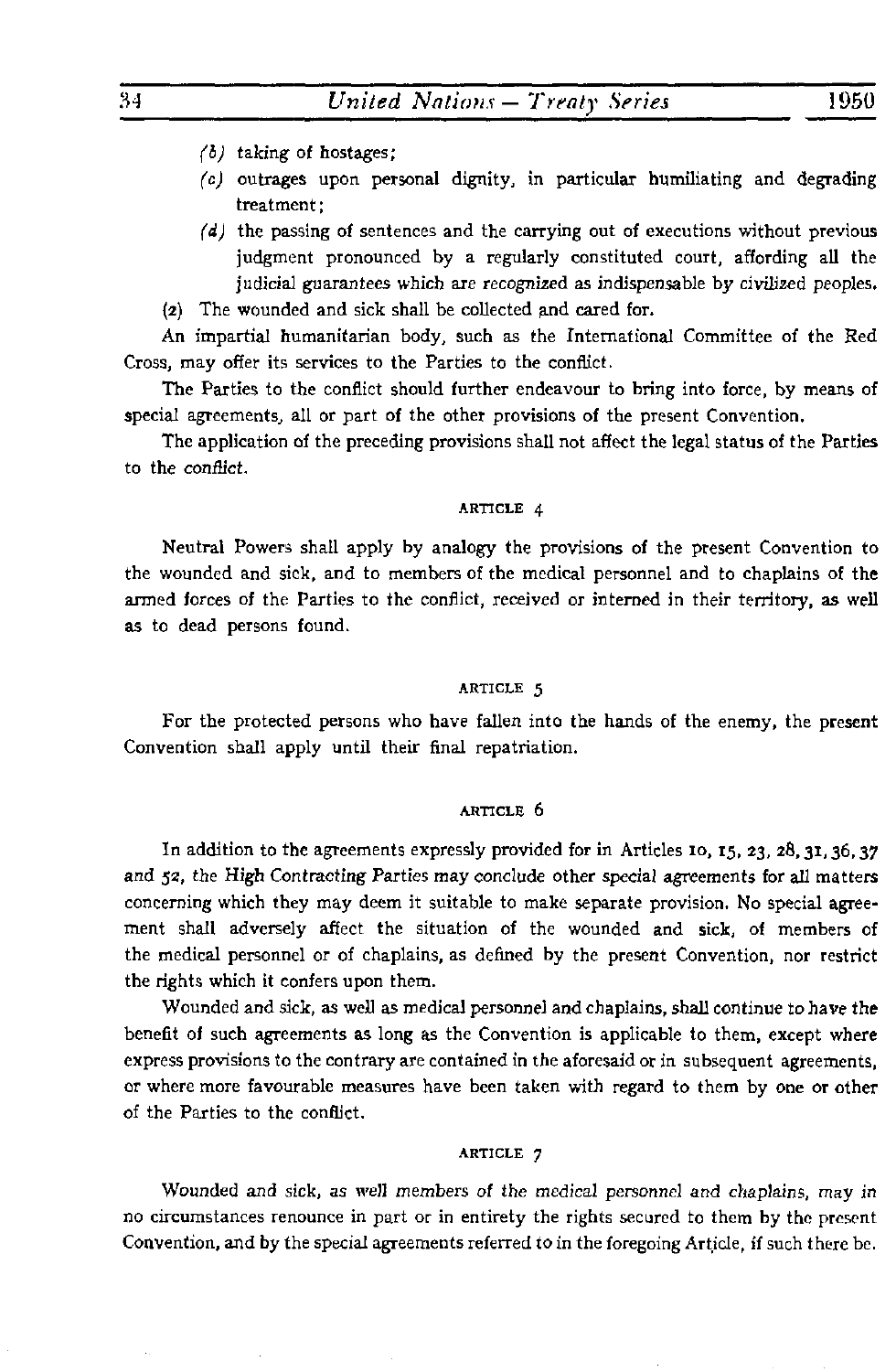The present Convention shall be applied with the cooperation and under the scrutiny of the Protecting Powers whose duty it is to safeguard the interests of the Parties to the conflict. For this purpose, the Protecting Powers may appoint, apart from their diplomatic or consular staff, delegates from amongst their own nationals or the nationals of other neutral Powers. The said delegates shall be subject to the approval of the Power with which they are to carry out their duties.

The Parties to the conflict shall facilitate to the greatest extent possible, the task of the representatives or delegates of the Protecting Powers.

The representatives or delegates of the Protecting Powers shall not in any case exceed their mission under the present Convention. They shall, in particular, take account of the imperative necessities of security of the State wherein they cany out their duties. Their activities shall only be restricted as an exceptional and temporary measure when this is rendered necessary by imperative military necessities.

#### ARTICLE 9

The provisions of the present Convention constitute no obstacle to the humanitarian activities which the International Committee of the Red Cross or any other impartial human itarian organization may, subject to the consent of the Parties to the conflict concerned, under take for the protection of wounded and sick, medical personnel and chaplains, and for their relief.

#### ARTICLE **10**

The High Contracting Parties may at any time agree to entrust to an organization which offers all guarantees of impartiality and efficacy the duties incumbent on the Protecting Powers by virtue of the present Convention.

When wounded and sick, or medical personnel and chaplains do not benefit or cease to benefit, no matter for what reason, by the activities of a Protecting Power or of an organi zation provided for in the first paragraph above, the Detaining Power shall request a neutral State, or such an organization, to undertake the functions performed under the present Convention by a Protecting Power designated by the Parties to a conflict.

If protection cannot be arranged accordingly, the Detaining Power shall request or shall accept, subject to the provisions of this Article, the offer of the services of a humanitar ian organization, such as the International Committee of the Red Cross, to assume the humanitarian functions performed by Protecting Powers under the present Convention,

Any neutral Power, or any organization invited by the Power concerned or offering itself for these purposes, shall be required to act with a sense of responsibility towards the Party to the conflict on which persons protected by the present Convention depend, and shall be required to furnish sufficient assurances that it is in a position to undertake the appro priate functions and to discharge them impartially.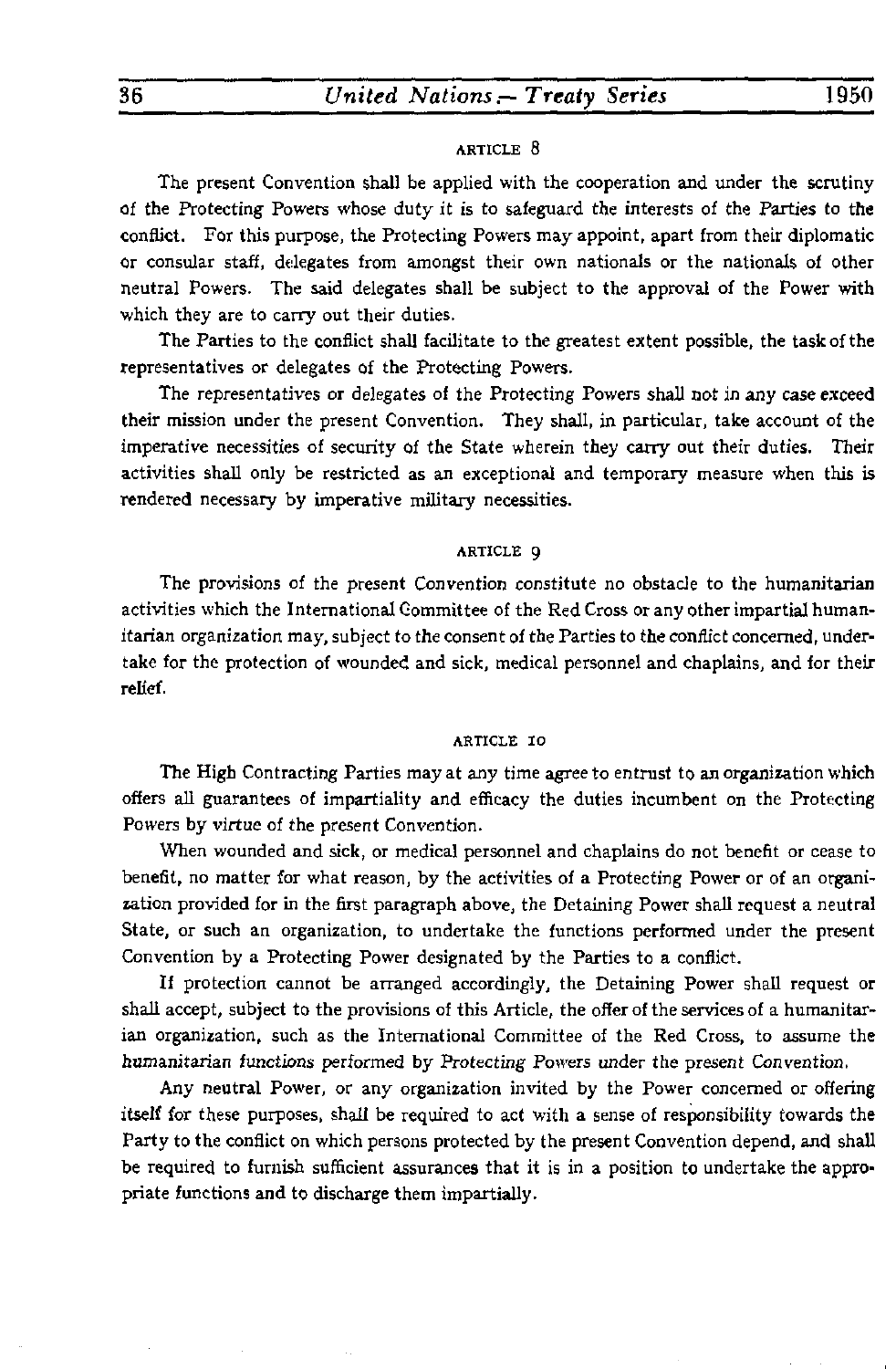No derogation from the preceding provisions shall be made by special agreements be tween Powers one of which is restricted, even temporarily, in its freedom to negotiate with the other Power or its allies by reason of military events, more particularly where the whole, or a substantial part, of the territory of the said Power is occupied.

**Whenever, in the present** Convention, mention is made **of a Protecting Power, such mention also** applies to substitute **organizations** in **the** sense **of** the **present** Article.

#### ARTICLE II

In cases where they deem it advisable in the interest of protected persons, particularly in cases of disagreement between the Parties to the conflict as to the application or inter pretation of the provisions of the present Convention, the Protecting Powers shall lend their good offices with a view to settling the disagreement.

For this purpose, each of the Protecting Powers may, either at the invitation of one Party or on its own initiative, propose to the Parties to the conflict a meeting of their representa tives, in particular of the authorities responsible for the wounded and sick, members of medical personnel and chaplains, possibly on neutral territory suitably chosen. The Parties to the conflict shall be bound to give effect to the proposals made to them for this purpose. The Protecting Powers may, if necessary, propose for approval by the Parties to the conflict, a person belonging to a neutral Power or delegated by the International Committee of the Red Cross, who shall be invited to take part in such a meeting.

#### CHAPTER II

#### WOUNDED AND SICK

#### ARTICLE 12

Members of the armed forces and other persons mentioned in the following Article, who are wounded or sick, shall be respected and protected in all circumstances.

They shall be treated humanely and cared for by the Party to the conflict in whose power they may be, without any adverse distinction founded on sex, race, nationality, religion, political opinions, or any other similar criteria. Any attempts upon their lives, or violence to their persons, shall be strictly prohibited; in particular, they shall not be murdered or exterminated, subjected to torture or to biological experiments; they shall not wilfully be left without medical assistance and care, nor shall conditions exposing them to contagion or infection be created.

Only urgent medical reasons will authorize priority in the order of treatment to be administered.

Women shall be treated with all consideration due to their sex.

The Party to the conflict which is compelled to abandon wounded or sick to the enemy shall, as far as military considerations permit, leave with them a part of its medical personnel and material to assist in their care.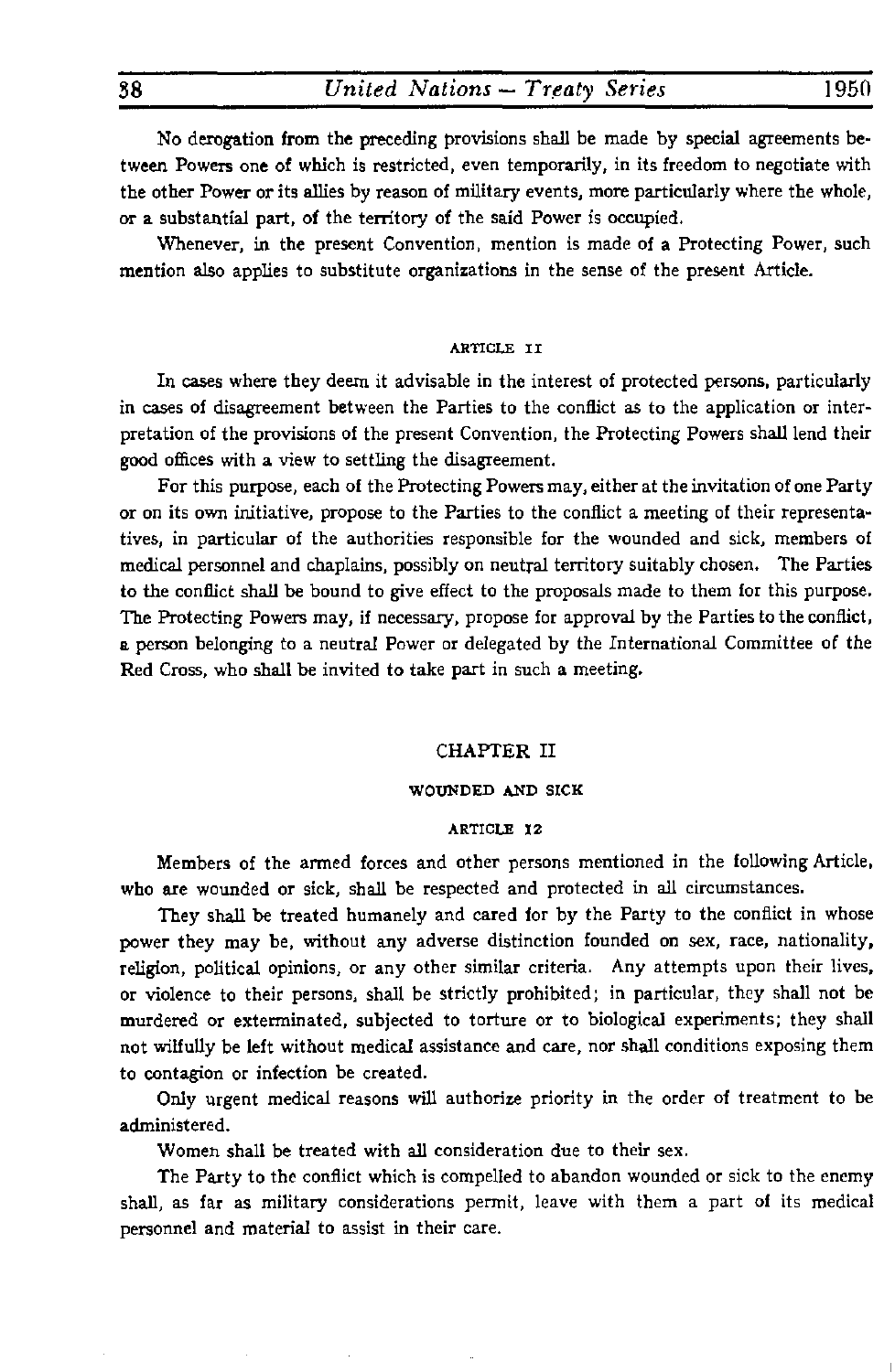The present Convention shall apply to the wounded and sick belonging to the following categories:

- (1) Members of the armed forces of a Party to the conflict, as well as members of militias or volunteer corps forming part of such armed forces.
- **(2) Members of other militias and members of other volunteer** corps, **including** those **of organized resistance movements, belonging to a** Party to the **conflict and op erating in or outside their own territory, even if this territory is occupied, provided that such** militias **or volunteer corps, including such organized resistance move ments, fulfil the following conditions:** 
	- *(a)* that of being commanded by a person responsible for his subordinates;
	- *(b)* that of having a fixed distinctive sign recognizable at a distance;
	- *(c)* that **of carrying arms openly;**
	- *(d)* that of conducting their operations in accordance with the laws and customs of war.
- (3) Members of regular armed forces who profess allegiance to a Government or an authority not recognized by the Detaining Power.
- (4) Persons who accompany the armed forces without actually being members thereof, such as civil members of military aircraft crews, war correspondents, supply con tractors, members of labour units or of services responsible for the welfare of the armed forces, provided that they have received authorization from the armed forces which they accompany,
- **(5) Members of crews, including** masters, **pilots and apprentices, of the merchant marine and the crews of** civil aircraft of **the Parties** to **the** conflict, **who do** not **benefit by more favourable treatment under any other** provisions in international law.
- (6) Inhabitants **of** a **non-occupied territory** who, on the approach of the enemy, sponta neously **take up arms to resist the invading forces,** without **having had time to form themselves** into **regular armed units, provided they carry** arms openly **and respect** the laws **and customs of war.**

## ARTICLE 14

Subject to the provisions of Article 12, the wounded and sick of a belligerent who fall into enemy hands shall be prisoners of war, and the provisions of international law concerning prisoners of war shall apply to them.

#### ARTICLE 15

At all times, and particularly after an engagement, Parties to the conflict shall, without delay, take all possible measures to search for and collect the wounded and sick, to protect them against pillage and ill-treatment, to ensure their adequate care, and to search for the dead and prevent their being despoiled.

Whenever **circumstances permit, an armistice or a** suspension **of fire** shall be **arranged, or local** arrangements made, to permit the **removal, exchange and transport of the wounded left on the battlefield.**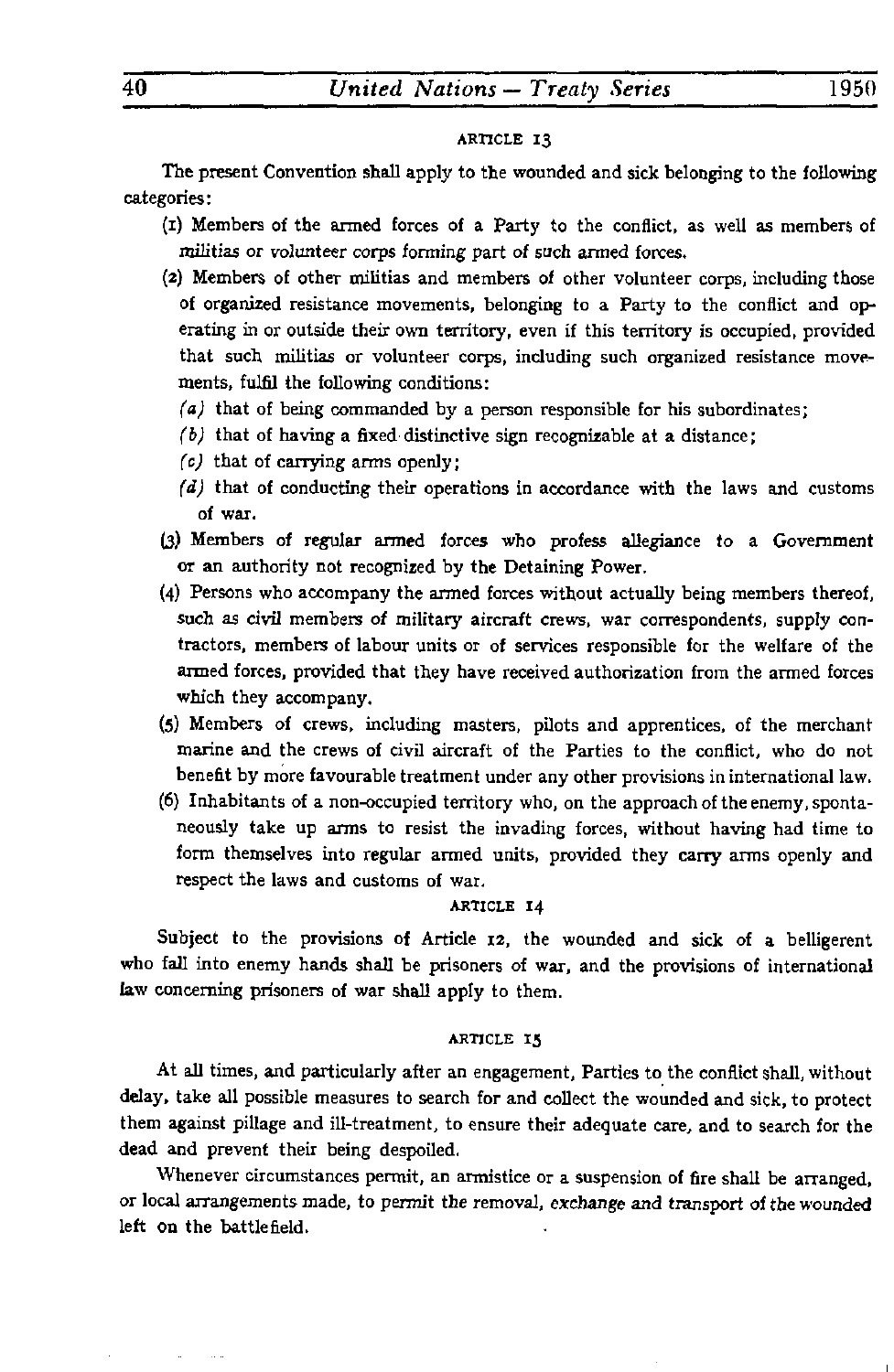## 42 *United Nations — Treaty Series* 1950

Likewise, local arrangements may be concluded between Parties to the conflict for the removal or exchange of wounded and sick from a besieged or encircled area, and for the passage of medical and religious personnel and equipment on cheir way to that area.

#### ARTICLE 16

Parties to the conflict shall record as soon as possible, in respect of each wounded, sick or dead person of the adverse Party falling into their hands, any particulars which may assist in his identification.

These records should if possible include :

- *(a)* designation of the Power on which he depends;
- *(b)* army, regimental, personal or serial number;
- *(c)* surname ;
- *(d)* first name or names;
- *(e)* date of birth;
- *(f)* anv other particulars shown on his identity card or disc;
- *(g)* date and place of capture or death;
- *(h)* particulars concerning wounds or illness, or cause of death.

As soon as possible the above mentioned information shall be forwarded to the 'Infor mation Bureau described in Article 122 of the Geneva Convention relative to the Treatment of Prisoners of War of August 12, 1949, which shall transmit this information to the Power on which these persons depend through the intermediary of the Protecting Power and of the Central Prisoners of War Agency.

Parties to the conflict shall prepare and forward to each other through the same bureau, certificates of death or duly authenticated lists of the dead. They shall likewise collect and forward through the same bureau one half of a double identity disc, last wills or other accuments of importance to the next of kin, money and in general all articles of an intrinsic or sentimental value, which are found on the dead. These articles, together with unidentified articles, shall be sent in sealed packets, accompanied by statements giving all particulars necessary for the identification of the deceased owners, as well as by a complete list of the contents of the parcel.

## ARTICLE 17

Parties to the conflict shall ensure that burial or cremation of the dead, carried out individually as far as circumstances permit, is preceded by a careful examination, if possible by a'medical examination, of the bodies, with a view to confirming death, establish ing identity and enabling a report to be made. One half of the double identity disc, or the identity disc itself if it is a single disc, should remain on the body.

Bodies shall not be cremated except for imperative reasons of hygiene or for motives based on the religion of the deceased. In case of cremation, the circumstances and reasons for cremation shall be stated in detail in the death certificate or on the authenticated list of the dead.

They shall further ensure that the dead are honourably interred, if possible according to the rites of the religion to which they belonged, that their graves are respected, grouped if

See p. 135.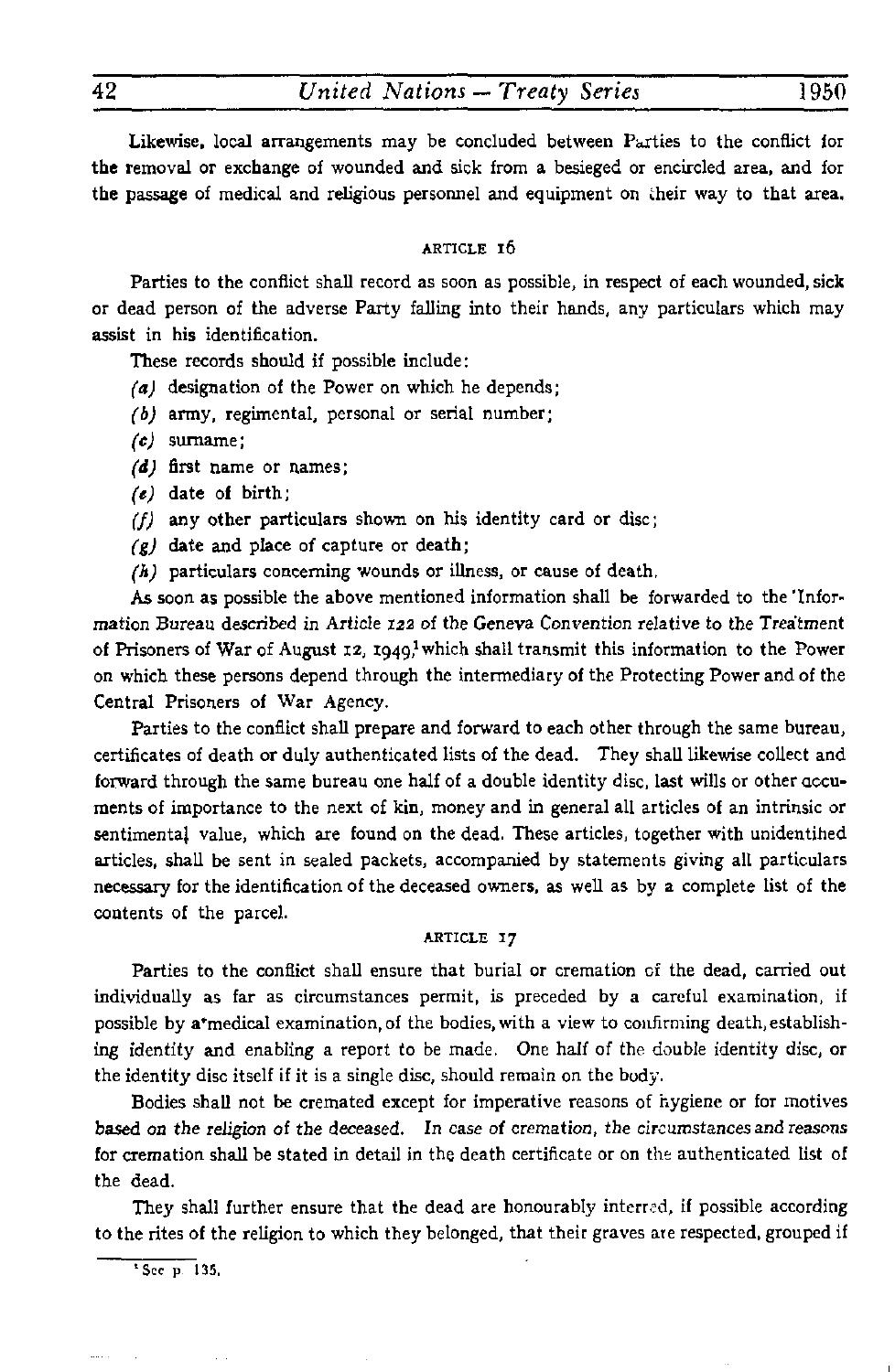## **44\_\_\_\_ \_\_\_\_***United Nations* — *Treaty Series* \_\_**<sup>1950</sup>**

possible according to the nationality of the deceased, properly maintained and marked so that they may always be found. For this purpose, they shall organize at the commencement of hostilities an Official Graves Registration Service, to allow subsequent exhumations and to ensure the identification of bodies, whatever the site of the graves, and the possible trans portation to the home country. These provisions shall likewise apply to the ashes, which shall be kept by the Graves Registration Service until proper disposal thereof in accordance

with the wishes of the home country.

As soon as circumstances permit, and at latest at the end of hostilities, these Services shall exchange, through the Information Bureau mentioned in the second paragraph of Article 16, lists showing the exact location and markings of the graves, together with particu lars of the dead interred therein.

#### ARTICLE 18

The military authorities may appeal to the charity of the inhabitants voluntarily to collect and care for, under their direction, the wounded and sick, granting persons who have responded to this appeal the necessary protection and facilities. Should the adverse Party take or retake control of the area, he shall likewise grant these persons the same protection and the same facilities.

The military authorities shall permit the inhabitants and relief societies, even in invaded or occupied areas, spontaneously to collect and care for wounded or sick of whatever nation ality. The civilian population shall respect these wounded and sick, and in particular abstain from offering them violence.

No one may ever be molested or convicted for having nursed the wounded or sick.

The provisions of the present Article do not relieve the occupying Power of its obliga tion to give both physical and moral care to the wounded and sick.

#### CHAPTER III

#### **MEDICAL** UNITS AND ESTABLISHMENTS

#### ARTICLE **19**

Fixed establishments and mobile medical units of the Medical Service may in no cir cumstances be attacked, but shall at all times be respected and protected by the Parties to the conflict. Should they fall into the hands of the adverse Party, their personnel shall be free to pursue their duties, as long as the capturing Power has not itself ensured the necessary care of the wounded and sick found in such establishments and units.

The responsible authorities shall ensure that the said medical establishments and units are, as far as possible, situated in such a manner that attacks against military objectives cannot imperil their safety.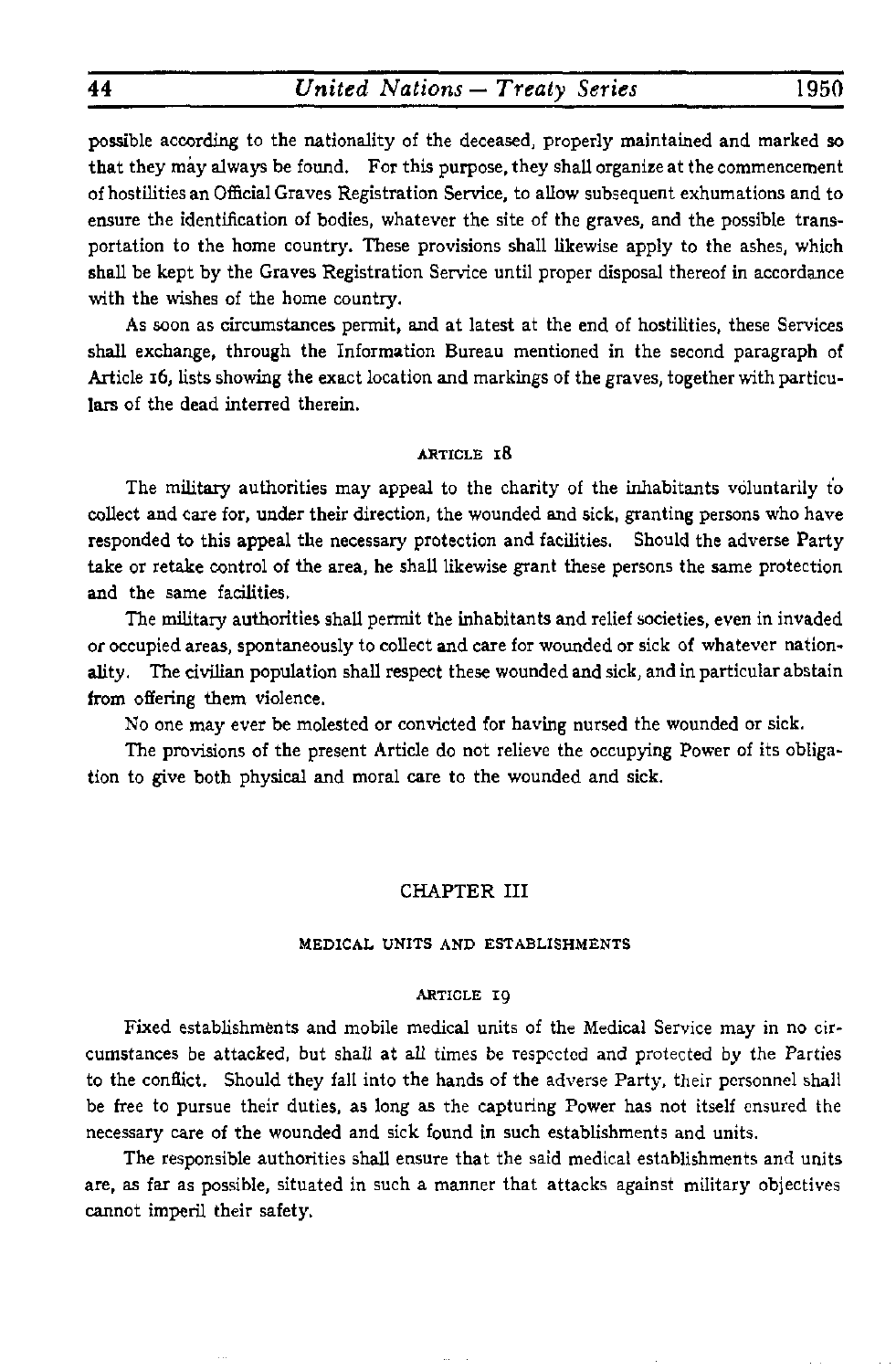Hospital ships entitled to the protection of the Geneva Convention for the Amelioration of the Condition of Wounded, Sick and Shipwrecked Members of Armed Forces at Sea of August 12, 1949, shall not be attacked from the land.

#### ARTICLE 21

The protection to which fixed establishments and mobile medical units of the Medical Service are entitled shall not cease unless they are used to commit, outside their humanitar ian duties, acts harmful to the enemy. Protection may, however, cease only after a due warning has been given, naming, in all appropriate cases, a reasonable time limit, and after such warning has remained unheeded.

#### ARTICLE 22

The following conditions shall not be considered as depriving a medical unit or estab lishment of the protection guaranteed by Article 19:

- (1) That the personnel of the unit or establishment are armed, and that they use the arms in their own defence, or in that of the wounded and sick in their charge,
- (2) That in the absence of armed orderlies, the unit or establishment is protected by a picket or by sentries or by an escort,
- (3) That small arms and ammunition taken from the wounded and sick and not yet handed to the proper service, are found in the unit or establishment.
- (4) That personnel and material of the veterinary service are found in the unit or establish ment, without forming an integral part thereof.
- (5) That the humanitarian activities of medical units and establishments or of their per sonnel extend to the care of civilian wounded or sick.

#### **ARTICLE 23**

In time of peace, the High Contracting Parties and, after the.outbreak of hostilities, the Parties thereto, may establish in their own territory and, if the need arises, in occupied areas, hospital zones and localities so organized as to protect the wounded and sick from the effects of war, as well as the personnel entrusted with the organization and administration of these zones and localities and with the care of the persons therein assembled.

Upon the outbreak and during the course of hostilities, the Parties concerned may conclude agreements on mutual recognition of the hospital zones and localities they have created. They may for this purpose implement the provisions of.the Draft Agreement annexed to the present Convention, with such amendments as they may consider necessary.

The Protecting Powers and the International Committee of the Red Cross are invited to lend their good offices in order to facilitate the institution and recognition of these hospital zones and localities.

**'Sec** p. **85.**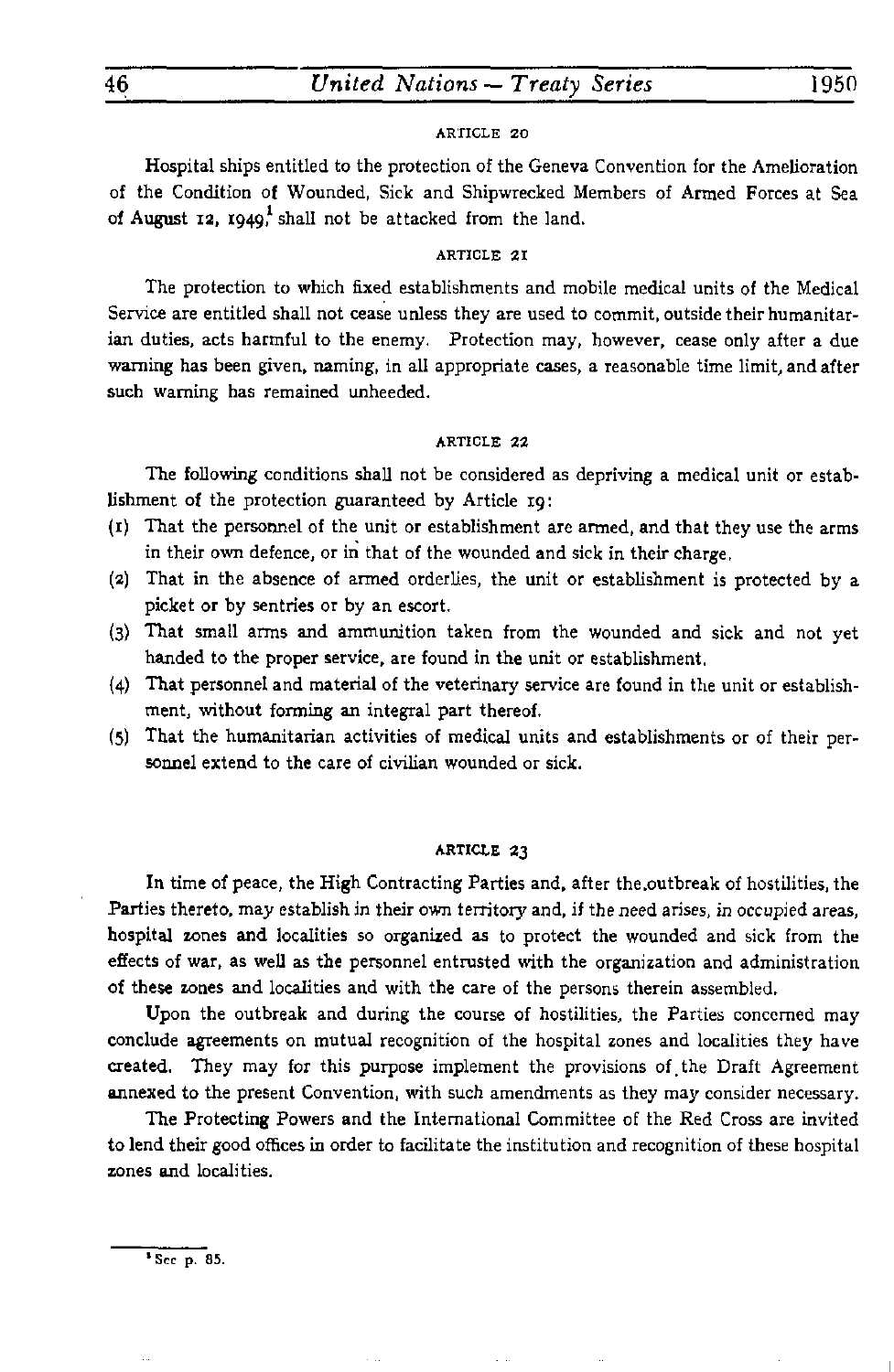## CHAPTER IV

#### PERSONNEL

#### **ARTICLE 24**

Medical personnel exclusively, engaged in the search for, or the collection, transport or treatment of the wounded or sick, or in the prevention of disease, staff exclusively engaged in the administration of medical units and establishments, as well as chaplains attached to the armed forces, shall be respected and protected in all circumstances.

#### ARTICLE 25

Members of the armed forces specially trained for employment, should the need arise, as hospital orderlies, nurses or auxiliary stretcher-bearers, in the search for or the collection, transport or treatment of the wounded and sick shall likewise be respected and protected if they are carrying out these duties at the time when they come into contact with the enemy or fall into his hands.

#### ARTICLE **20**

The staff of National Red Cross Societies and that of other Voluntary Aid Societies, duly recognized and authorized by their Governments, who may be employed on the same duties as the personnel named in Article 24, are placed on the same footing as the personnel named in the said Article, provided that the staff of such societies are subject to military laws and regulations,

Each High Contracting Party shall notify to the other, either in time of peace, or at the commencement of or during hostilities, but in any case before actually employing them, the names of the societies which it has authorized, under its responsibility, to render assist ance to the regular medical service of its armed forces.

#### **ARTICLE 27**

A recognized Society of a neutral country can only lend the assistance of its medical personnel and units to a Party to the conflict with the previous consent of its own Govern ment and the authorization of the Party to the conflict concerned. That personnel and those units shall be placed under the control of that Party to the conflict.

The neutral Government shall notify this consent to the adversary of the State which accepts such assistance. The Party to the conflict who accepts such assistance is bound to notify the adverse Party thereof before making any use of it.

In no circumstances shall this assistance be considered as interference in the conflict.

The members of the personnel named in the first paragraph shall be duly furnished with the identity cards provided for in Article 40 before leaving the neutral country to which they belong.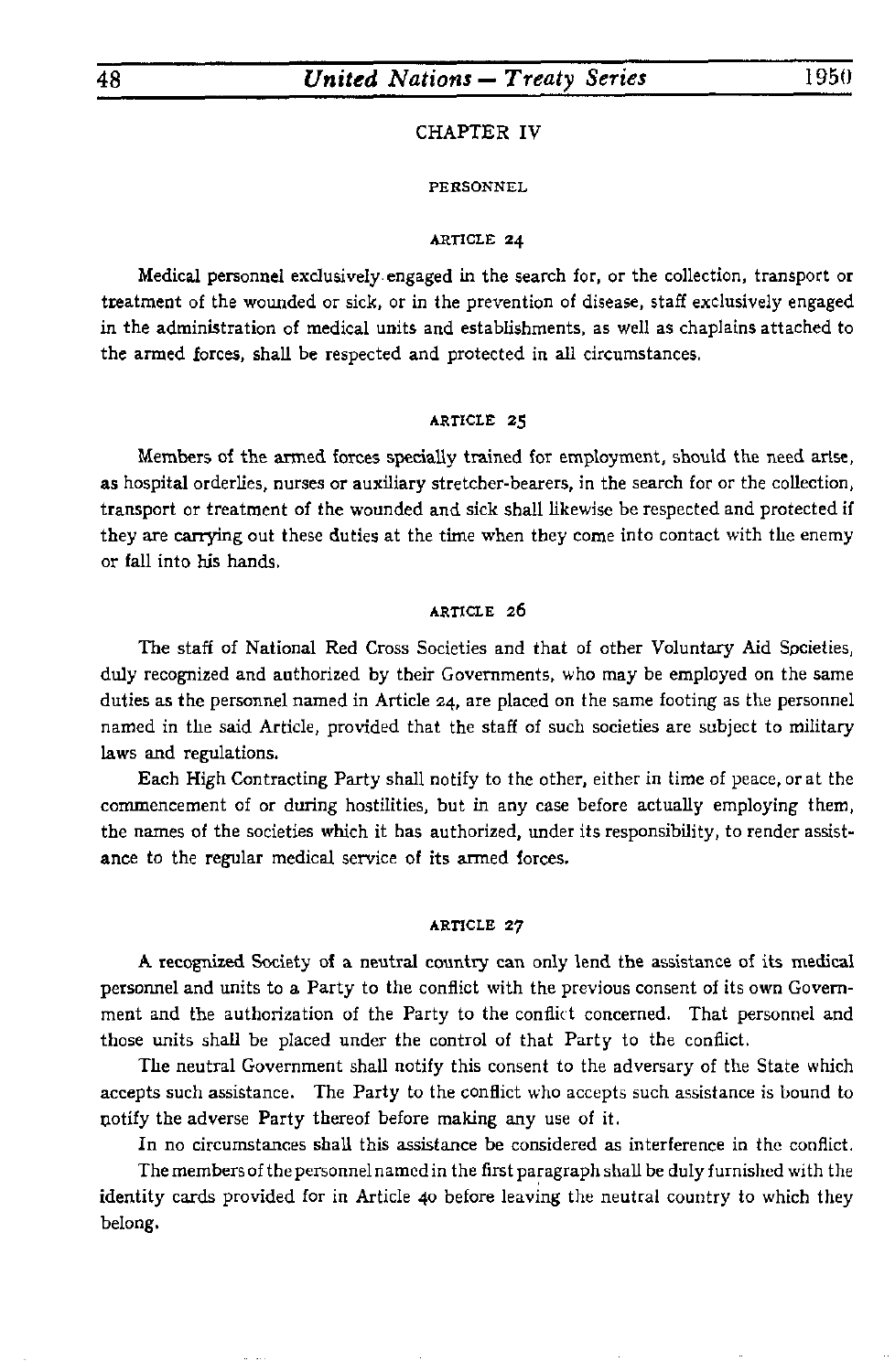Personnel designated in Articles 24 and 26 who fall into the hands of the adverse Party, shall be retained only in so far as the state of health, the spiritual needs and the number of prisoners of war require.

Personnel thus retained shall not be deemed prisoners of war. Nevertheless they shall at least benefit by all the provisions of the Geneva Convention relative to the Treatment of Prisoners of War of August 12, 1949.<sup>1</sup> Within the framework of the military laws and regulations of the Detaining Power, and under the authority of its competent service, they shall continue to carry out, in accordance with their professional ethics, their medical and spiritual duties on behalf, of prisoners of war, preferably those of the armed forces to which they themselves belong. They shall further enjoy the following facilities for carrying out their medical or spiritual duties:

- *(a)* **They** shall **be authorized to visit periodically** the prisoners of **war** in **labour**  units or hospitals **outside the camp. The Detaining Power** shall put **at their disposal the means of** transport **required.**
- (6) In each camp the senior medical officer of the highest rank shall be responsible to the military authorities of the camp for the professional activity of the retained medical personnel. For this purpose, from the outbreak of hostilities, the Parties to the conflict shall agree regarding the corresponding seniority of the ranks of their medical personnel, including those of the societies designated in Article 26. In all questions arising out of their duties, this medical officer, and the chaplains, shall have direct access to the military and medical authorities of the camp who shall grant them the facilities they may require for correspondence relating to these questions.
- (c) Although retained personnel in a camp shall be subject to its internal discipline, they shall not, however, be required to perform any work outside their medical or religious duties.

During hostilities the Parties to the conflict shall make arrangements for relieving where possible retained personnel, and shall settle the procedure of such relief.

None of the preceding provisions shall relieve the Detaining Power of the obligations imposed upon it with regard to the medical and spiritual welfare of the prisoners of war.

## ARTICLE 29

Members of the personnel designated in Article 25 who have fallen into the hands of the enemy, shall be prisoners of war, but shall be employed on their medical duties in so far as the need arises.

### **ARTICLE 30**

Personnel whose retention is not indispensable by virtue of the provisions of Article 28 shall be returned to the Party to the conflict to whom they belong, as soon as a road is open for their return and military requirements permit.

Pending their return, they shall not be deemed prisoners of war. Nevertheless they shall at least benefit by all the provisions of the Geneva Convention relative to the

'See p. 135.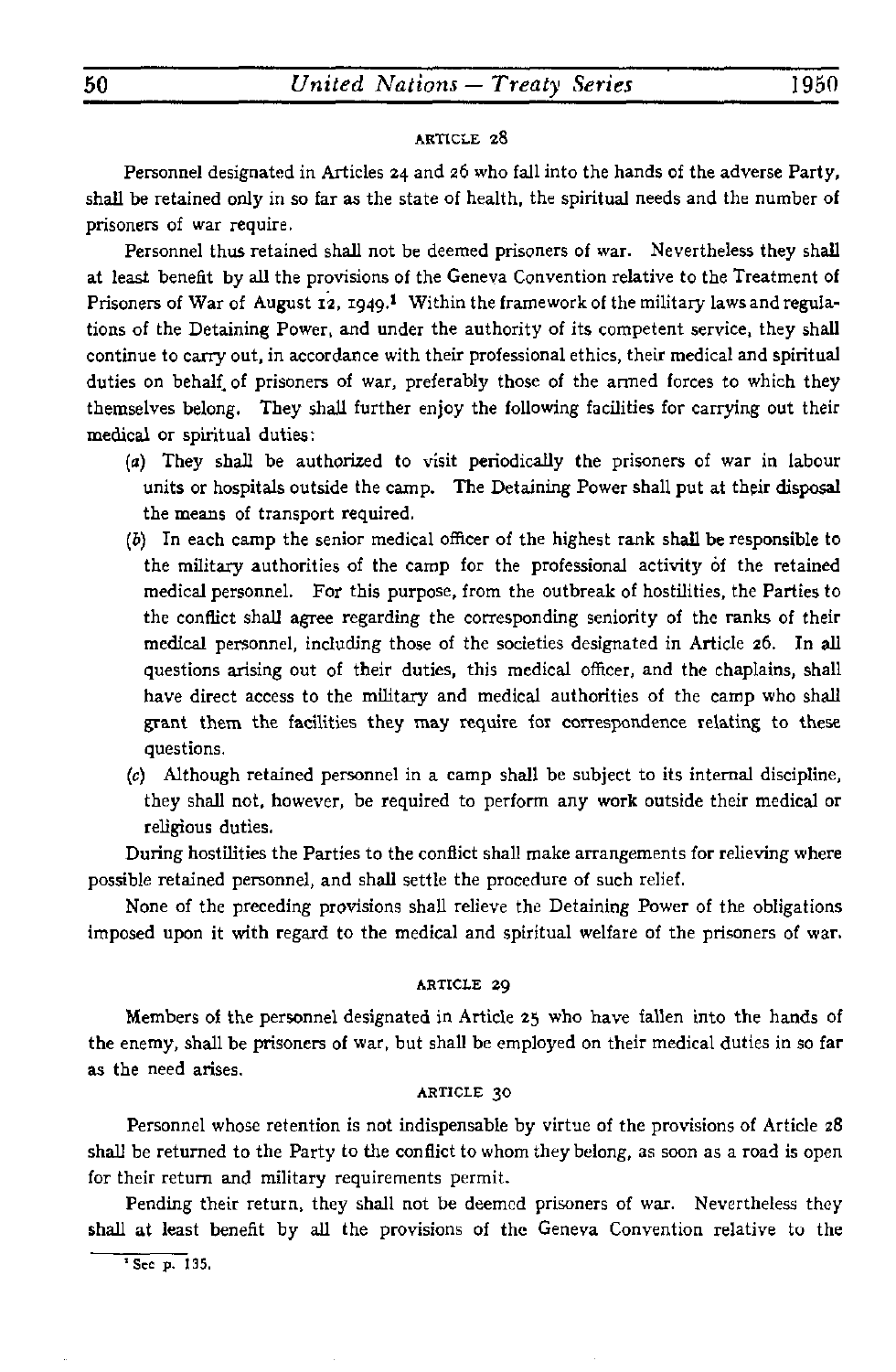Treatment of Prisoners of War of August  $12$ ,  $1949$ .<sup>1</sup>They shall continue to fulfil their duties under the orders of the adverse Party and shall preferably be engaged in the care of the wounded and sick of the Party to the conflict to which they themselves belong.

On their departure, they shall take with them the effects, personal belongings, valuables and instruments belonging to them.

#### ARTICLE 31

The selection of personnel for return under Article 30 shall be made irrespective of any consideration of race, religion or political opinion, but preferably according to the chronolog ical order of their capture and their state of health.

As from the outbreak of hostilities, Parties to the conflict may determine by special agreement the percentage of personnel to be retained, in proportion to the number of prisoners and the distribution of the said personnel in the camps.

#### ARTICLE **32**

Persons designated in Article 27 who have fallen into the hands of the adverse Party may not be detained.

Unless otherwise agreed, they shall have permission to return to their country, or if this is not possible, to the territory of the Party to the conflict in whose service they were, as soon as a route for their return is open and military considerations permit.

Pending their release, they shall continue their work under the direction of the adverse Party; they shall preferably be engaged in the care of the wounded and sick of the Party to the conflict in whose service they were.

On their departure, they shall take with them their effects, personal articles and valu ables and the instruments, arms and if possible the means of transport belonging to them.

The Parties to the conflict shall secure to this personnel, while in their power, the same food, lodging, allowances and pay as are granted to the corresponding personnel of their armed forces. The food shall in any case be sufficient as regards quantity, quality and variety to keep the said personnel in a normal state of health.

### CHAPTER V

#### **BUILDINGS AND MATERIAL**

#### ARTICLE **33**

The material of mobile medical units of the armed forces which fall into the hands of the enemy, shall be reserved for the care of wounded and sick.

The buildings, material and stores of fixed medical establishments of the armed forces shall remain subject to the laws of war, but may. not be diverted from their purpose as long as they are required for the care of wounded and sick. Nevertheless, the commanders of

'See p. 135.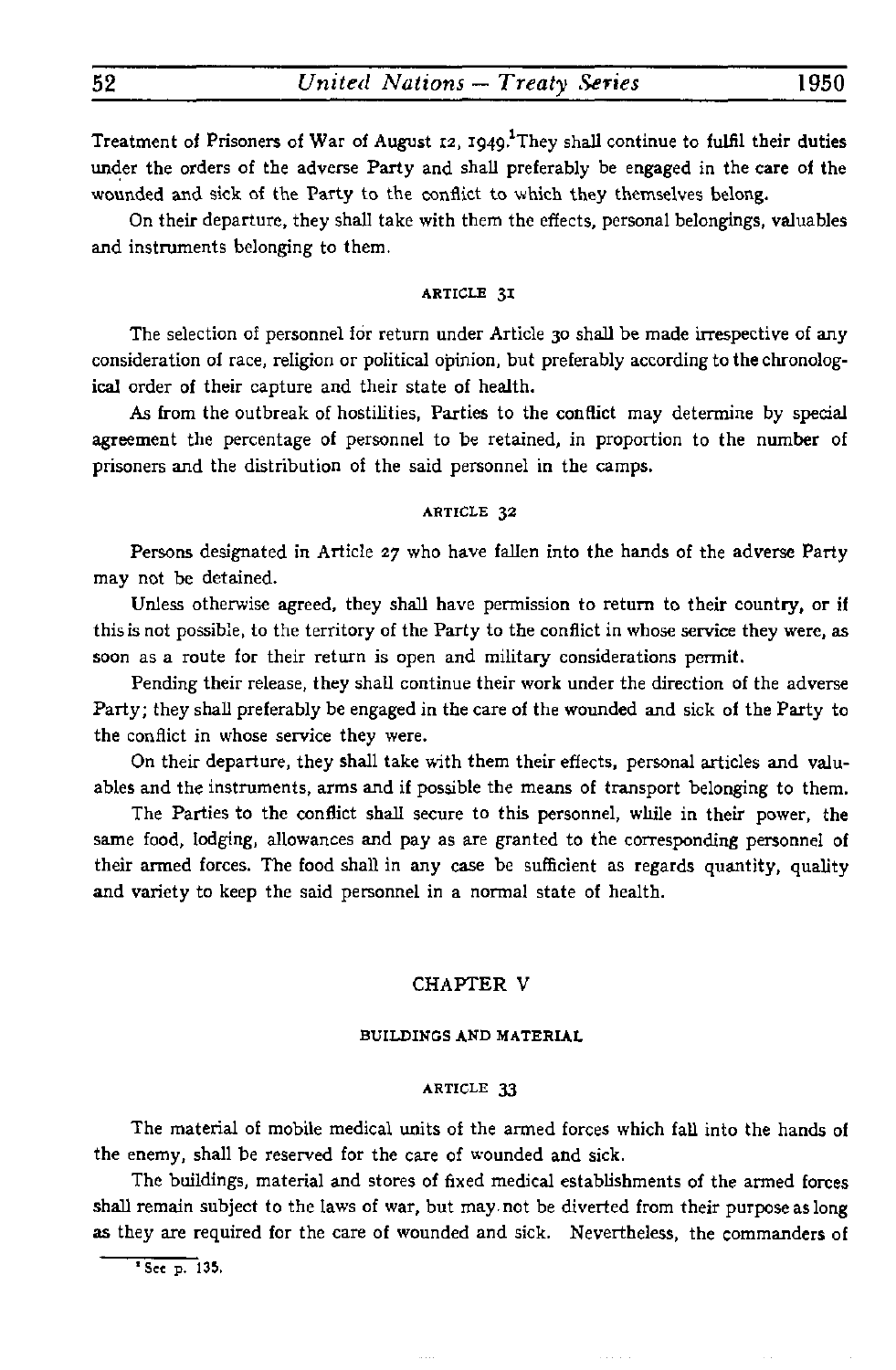forces in the field may make use of them, in case of urgent military necessity, provided that they make previous arrangements for the welfare of the wounded and sick who are nursed in them.

The material and stores defined in the present Article shall not be intentionally destroyed.

#### ARTICLE **34**

The real and personal property of aid societies which are admitted to the privileges of the Convention shall be regarded as private property.

The right of requisition recognized for belligerents by the laws and customs of war shall not be exercised except in case of urgent necessity, and only after the welfare of the wounded and sick has been ensured.

## CHAPTER VI

#### **MEDICAL** TRANSPORTS

#### **ARTICLE 35**

Transports of wounded and sick or of medical equipment shall be respected and pro tected in the same way as mobile medical units.

Should such transports or vehicles fall into the hands of the adverse Party, they shall be subject to the laws of war, on condition that the Party to the conflict who captures them shall in all cases ensure the care of the wounded and sick they contain.

The civilian personnel and all means of transport obtained by requisition shall be subject to the general rules of international law.

#### ARTICLE **36**

Medical aircraft, that is to say, aircraft exclusively employed for the removal of wounded and sick and for the transport of medical personnel and equipment, shall not be attacked, but shall be respected by the belligerents, while flying at heights, times and on routes spe cifically agreed upon between the belligerents concerned.

They shall bear, clearly marked, the distinctive emblem prescribed in Article 38, togeth er with their national colours, on their lower, upper and lateral surfaces. They shall be provided with any other markings or means of identification that may be agreed upon between the belligerents upon the outbreak or during the course of hostilities.

Unless agreed otherwise, flights over enemy or enemy-occupied territory are prohibited.

Medical aircraft shall obey every summons to land. In the event of a landing thus imposed, the aircraft with its occupants may continue its flight after examination, if any.

In the event of an involuntary landing in enemy or enemy-occupied territory, the wound ed and sick, as well as the crew of the aircraft shall be prisoners of war. The medical per sonnel shall be treated according to Article 24 and the Articles following.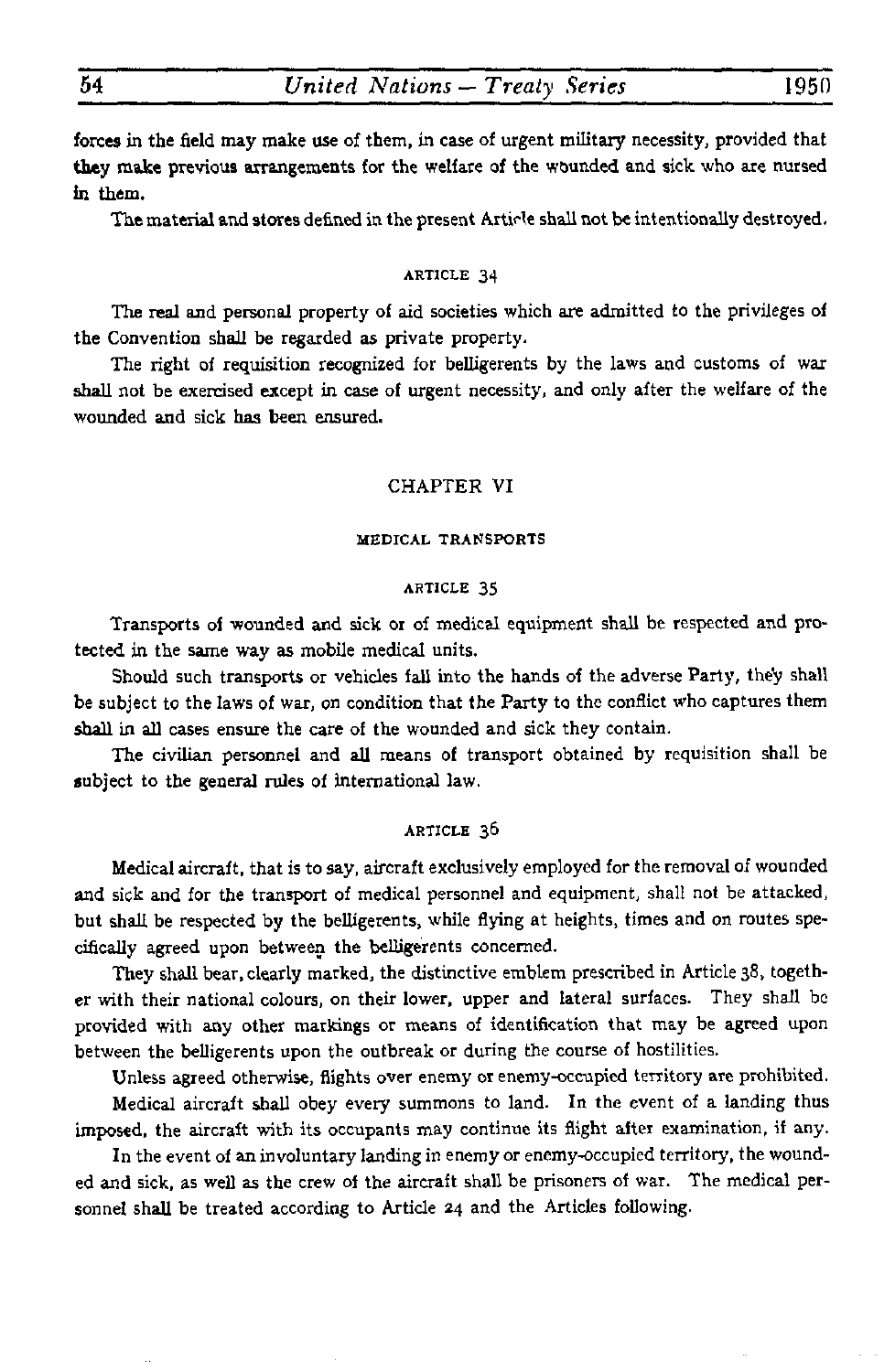Subject to the provisions of the second paragraph, medical aircraft of Parties to the conflict may fly over the territory of neutral Powers, land on it in case of necessity, or use it as a port of call. They shall give the neutral Powers previous notice of ther passage over the said territory and obey all summons to alight, on land or water. They will be immune from attack only when flying on routes, at heights and at times specifically agreed upon between the Parties to the conflict and the neutral Power concerned.

The neutral Powers may, however, place conditions or restrictions on the passage or landing of medical aircraft on their territory . Such possible conditions or restrictions shall be applied equally to all Parties to the conflict.

Unless agreed otherwise between the neutral Power and the Parties to the conflict, the wounded and sick who are disembarked, with the consent of the local authorities, on neutral territory by medical aircraft, shall be detained by the neutral Power, where so required by international law, in such a manner that they cannot again take part in operations of war. The cost of their accommodation and internment shall be borne by the Power on which they depend.

### CHAPTER VII

#### THE DISTINCTIVE EMBLEM

#### ARTICLE 38

As a compliment to Switzerland, the heraldic emblem of the red cross on a white ground, formed by reversing the Federal colours, is retained as the emblem and distinctive sign of the Medical Service of armed forces.

Nevertheless, in the case of countries which already use as emblem, in place of the red cross, the red crescent or the red lion and sun on a white ground, those emblems are also recognized by the terms of the present Convention.

#### ARTICLE 39

Under the direction of the competent military authority, the emblem shall be displayed on the flags, armlets and on all equipment employed in the Medical Service.

#### ARTICLE 40

The personnel designated in Article 24 and in Articles *26* and 27 shall wear, affixed to the left arm, a water-resistant armlet bearing the distinctive emblem, issued and stamped by the military authority.

Such personnel, in addition to wearing the identity disc mentioned in Article 16, shall also carry a special identity card bearing the distinctive emblem. This card shall be water-resistant and of such size that it can be carried in the pocket. It shall be worded in the national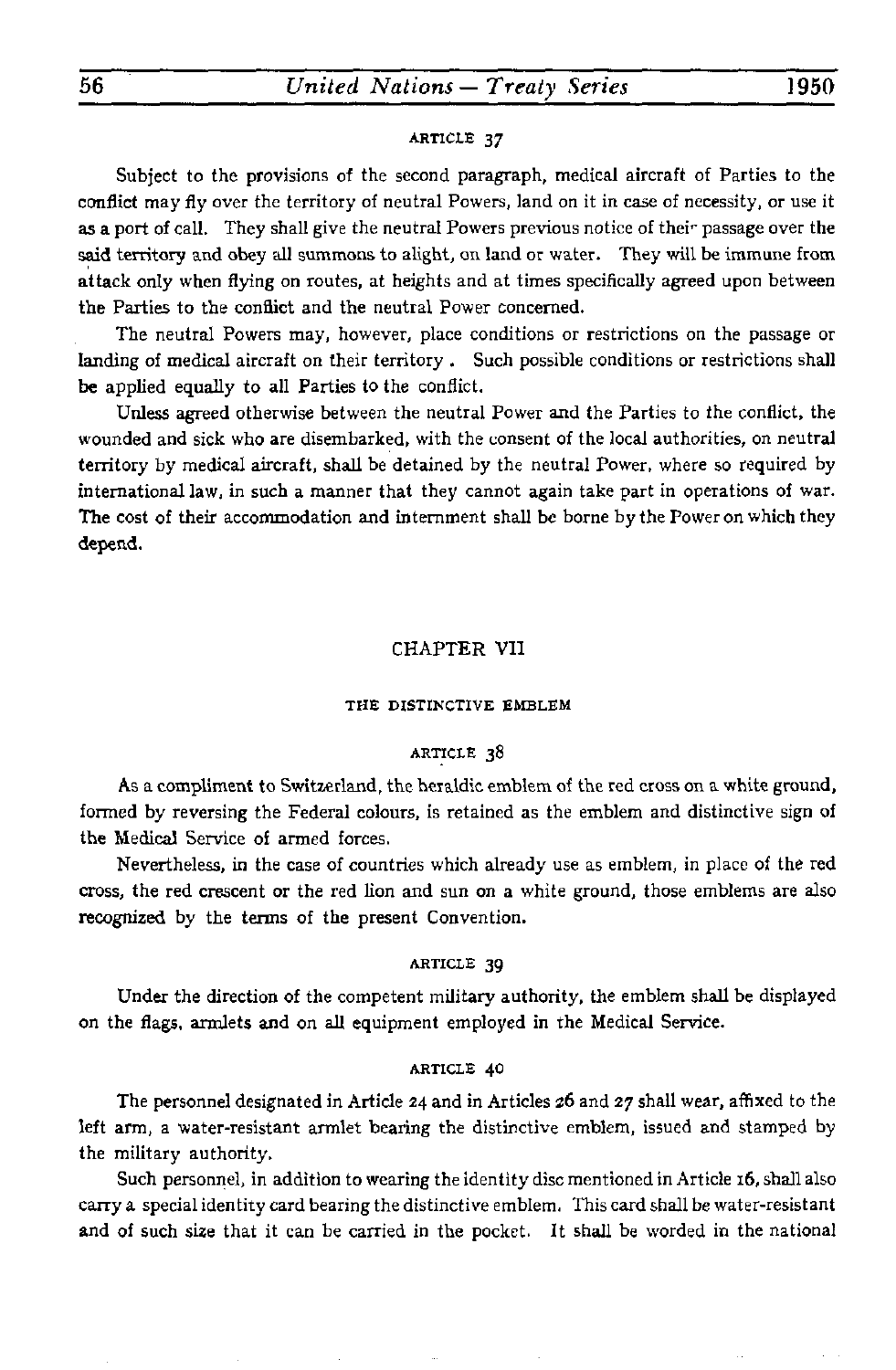language, shall mention at least the surname and first names, the date of birth, the rank and the service number of the bearer, and shall state in what capacity he is entitled to the protection of the present Convention. The card shall bear the photograph of the owrier and also either his signature or his finger-prints or both. It shall be embossed with the stamp of the military authority.

The identity card shall be uniform throughout the same armed forces and, as far as possible, of a similar type in the armed forces of the High Contracting Parties. The Parties to the conflict may be guided by the model which is annexed, by way of example, to the present Convention. They shall inform each other, at the outbreak of hostilities, of the model they are using. Identity cards' should be made out, if possible, at least in duplicate, one copy being kept by the home country.

In no circumstances may the said personnel be deprived of their insignia or identity cards nor of the right to wear the armlet. In case of loss, they shall be entitled to receive duplicates of the cards and to have the insignia replaced.

#### ARTICLE 41

The personnel designated in Article 25 shall wear, but only while carrying out medical duties, a white armlet bearing in its centre the distinctive sign in miniature; the armlet shall be issued and stamped by the military authority.

Military identity documents to be carried by this type of personnel shall specify what special training they have received, the temporary character of the duties they are engaged upon, and their authority for wearing the armlet.

#### ARTICLE 42

The distinctive flag of the Convention shall be hoisted only over such medical units and establishments as are entitled to be respected under the Convention, and only with the consent of the military authorities.

In mobile units, as in fixed establishments, it may be accompanied by the national flag of the Party to the conflict to which the unit or establishment belongs.

Nevertheless, medical units which have fallen into the hands of the enemy shall not fly any flag other than that of the Convention.

Parties to the conflict shall take the necessary steps, in so far as military considerations permit, to make the distinctive emblems indicating medical units and establishments clearly visible to the enemy land, air or naval forces, in order to obviate the possibility of any hostile action.

#### ARTICLE 43

The medical units belonging to neutral countries, which may have been authorized to lend their services to a belligerent under the conditions laid down in Article 27, shall fly, along with the flag of the Convention, the national flag of that belligerent, wherever the latter makes use of the faculty conferred on him by Article 42.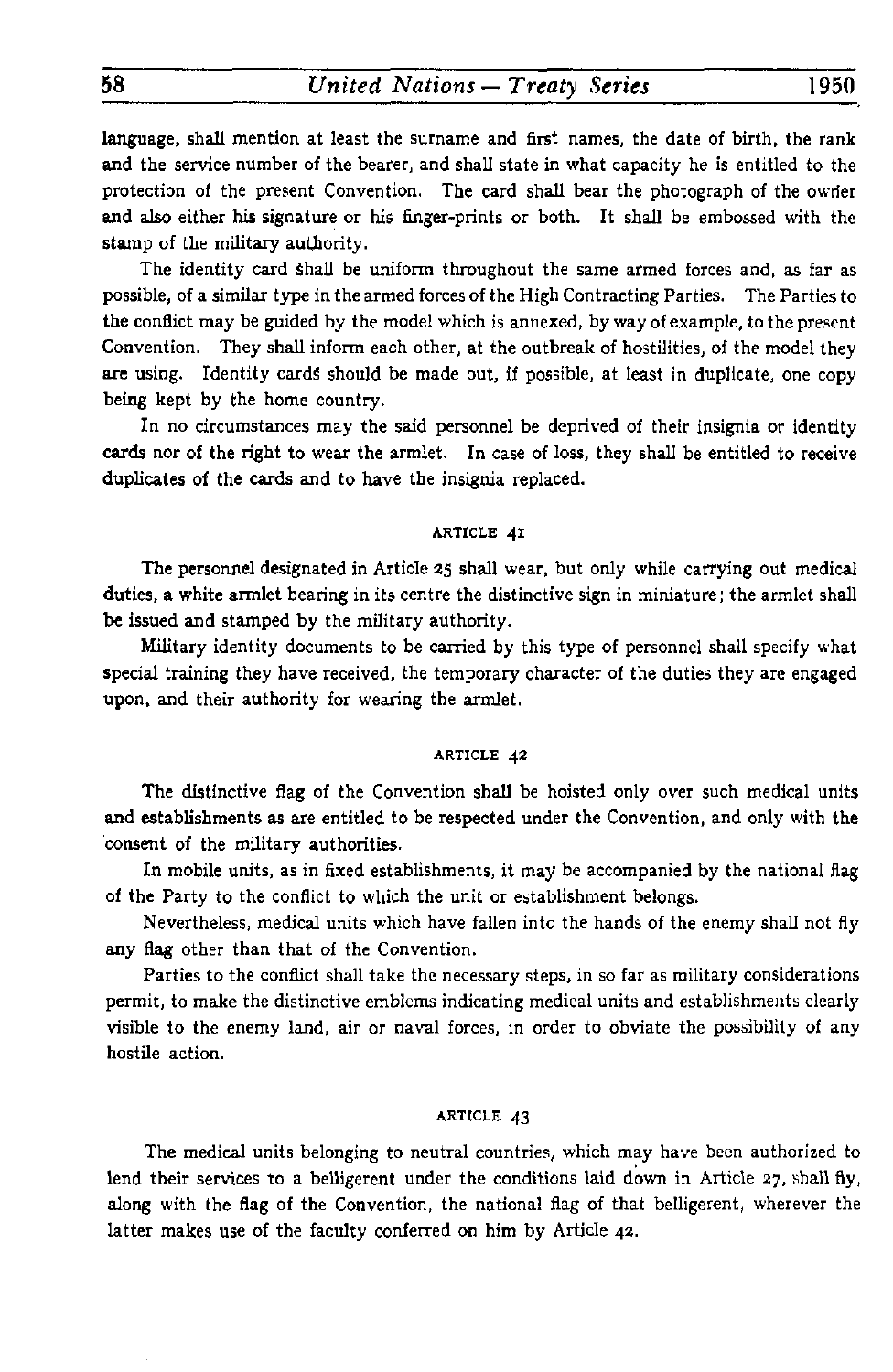## **60 \_\_\_\_\_\_\_\_***United Nations — Treaty Series*\_\_\_\_\_\_\_\_1950

Subject to orders to the contrary by the responsible military authorities, they may, on all occasions, fly their national flag, even if they fall into the hands of the adverse Party.

#### ARTICLE 44

With the exception of the cases mentioned in the following paragraphs of the present Article, the emblem of the Red Cross on a white ground and the words "Red Cross", or "Geneva Cross" may not be employed, either in time of peace or in time of war, except to indicate or to protect the medical units and establishments, the personnel and material protected by the present Convention and other Conventions dealing with similar matters. The same shall apply to the emblems mentioned in Article 38, second paragraph, in respect of the countries which use them. The National Red Cross Societies and other Societies designated in Article 26 shall have the right to use the distinctive emblem conferring the protection of the Convention only within the framework of the present paragraph.

Furthermore, National Red Cross (Red Crescent, Red Lion and Sun) Societies may, in time of peace, in accordance with their national legislation, make use of the name and emblem of the Red Cross for their other activities which are in conformity with the prin ciples laid down by the International Red Cross Conferences. When those activities are carried out in time of war, the conditions for the use of the emblem shall be such that it cannot be considered as conferring the protection of the Convention; the emblem shall be comparatively small in size and may not be placed on armlets or on the roofs of buildings.

The international Red Cross organizations and their duly authorized personnel shall be permitted to make use, at all times, of the emblem of the Red Cross on a white ground.

As an exceptional measure, in conformity with national legislation and with the express permission of one of the National Red Cross (Red Crescent, Red Lion and Sun) Societies, the emblem of the Convention may be employed in time of peace to identify vehicles used as ambulances and to mark the position of aid stations exclusively assigned to the purpose of giving free treatment to the wounded or sick.

#### CHAPTER VIII

#### EXECUTION OF THE CONVENTION

#### ARTICLE **45**

Each Party to the conflict, acting through its commanders-in-chief, shall ensure the detailed execution of the preceding Articles and provide for unforeseen cases, in conformity with the general principles of the present Convention.

#### ARTICLE 46

Reprisals against the wounded, sick, personnel, buildings or equipment protected by the Convention are prohibited.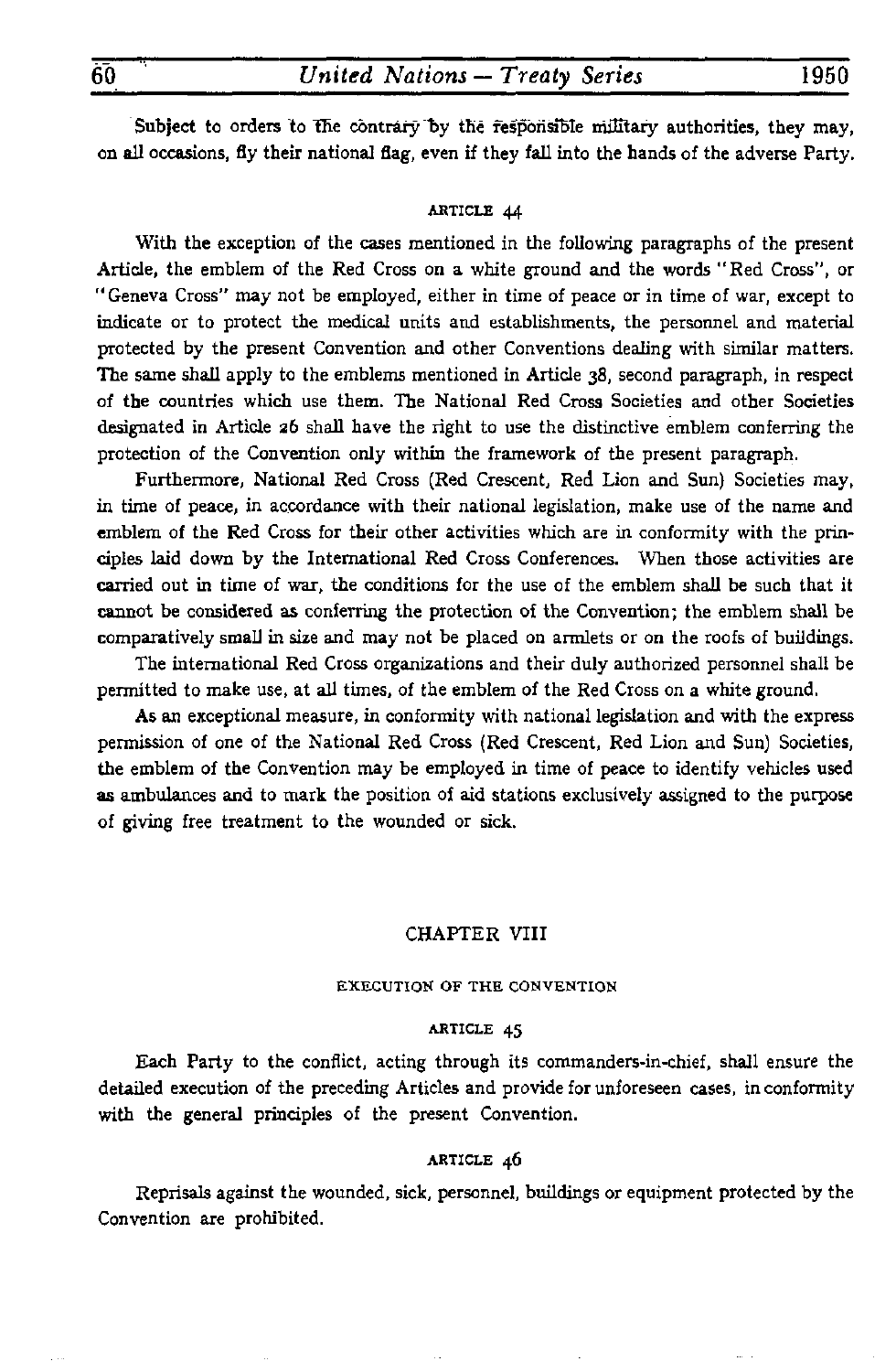## 62 \_\_\_\_\_\_\_\_\_*United Nations — Treaty Series*\_\_\_\_\_\_\_\_1950

#### ARTICLE **47**

The High Contracting Parties undertake, in time of peace as in time of war, to dissem inate the text of the present Convention as widely as possible in their respective countries, and, in particular, to include the study thereof in their programmes of military and, if pos sible, civil instruction, so that the principles thereof may become known to the entire popu lation, in particular to the armed fighting forces, the medical personnel and the chaplains.

## ARTICLE 48

The High Contracting Parties shall communicate to one another through the Swiss Federal Council and, during hostilities, through the Protecting Powers, the official translations of the present Convention, as well as the laws and regulations which they may adopt to ensure the application thereof.

#### CHAPTER IX

#### REPRESSION OF ABUSES AND INFRACTIONS

#### ARTICLE 49

The High Contracting Parties undertake to enact any legislation necessary to provide effective penal sanctions for persons committing, or ordering to be committed, any of the grave breaches of the present Convention denned in the following Article.

Each High Contracting Party shall be under the obligation to search for persons alleged to have committed, or to have ordered to be committed, such grave breaches, and shall bring such persons, regardless of their nationality, before its own courts. It may also, if it prefers, and in accordance with the provisions of its own legislation, hand such persons over for trial to another High Contracting Party concerned, provided such High Contracting Party has made out a *prima fade* case.

Each High Contracting Party shall take measures necessary for the suppression of all acts contrary to the provisions of the present Convention other than the grave breaches defined in the following Article.

In all circumstances, the accused persons shall benefit by safeguards of proper trial and defence, which shall not be less favourable than those provided by Article 105 and those following of the Geneva Convention relative to the Treatment of Prisoners of War of August 12, 1949.\*

### ARTICLE 50

Grave breaches to which the preceding Article relates shall be those involving any of the following acts, if committed against persons or property protected by the Convention : wilful killing, torture or inhuman treatment, including biological experiments, wilfully causing great suffering or serious injury to body or health, and extensive destruction and appropriation of property, not justified by military necessity and carried out unlawfully and wantonly.

 $Sere$  p. 135.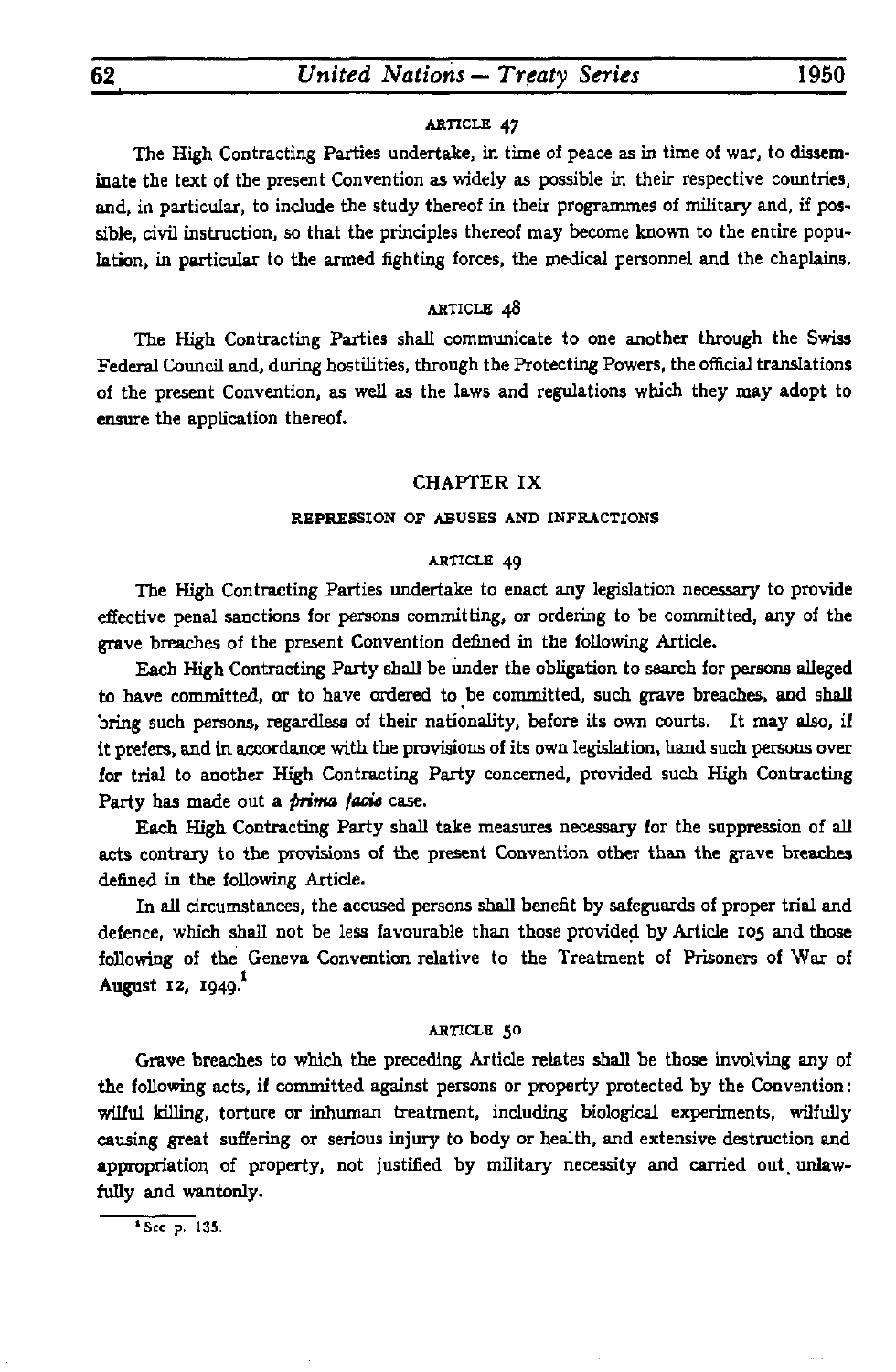No High Contracting Party shall be allowed to absolve itself or any other High Con tracting Party of any liability incurred by itself or by another High Contracting Party in respect of breaches referred to in the preceding Article.

#### ARTICLE 52

At the request of a Party to the conflict, an enquiry shall be instituted, in a manner to be decided between the interested Parties, concerning any alleged violation of the Conven tion.

If agreement has not been reached concerning the procedure for the enquiry, the Parties should agree on the choice of an umpire who will decide upon the procedure to be followed.

Once the violation has been established, the Parties to the conflict shall put an end to it and shall repress it with the least possible delay.

#### ARTICLE 53

The use by individuals, societies, firms or companies either public or private, other than those entitled thereto under the present Convention, of the emblem or the designation "Red Cross" or "Geneva Cross", or any sign or designation constituting an imitation thereof, whatever the object of such use, and irrespective of the date of its adoption, shall be prohib ited at all times.

By reason of the tribute paid to Switzerland by the adoption of the reversed Federal colours, and of the confusion which may arise between the arms of Switzerland and the distinctive emblem of the Convention, the use by private individuals, societies or firms, of the arms of the Swiss Confederation, or of marks constituting an imitation thereof, whether as trade-marks or commercial marks, or as parts of such marks, or for a purpose contrary to commercial honesty, or in circumstances capable of wounding Swiss national sentiment, shall be prohibited at all times.

Nevertheless, such High Contracting Parties as were not party to the Geneva Convention of July 27, 1929, may grant to prior users of the emblems, designations, signs or marks designated in the first paragraph, a time limit not to exceed three years from the coming into force of the present Convention to discontinue such use, provided that the said use shall not be such as would appear, in time of war, to confer the protection of the Convention.

The prohibition laid down in the first paragraph of the present Article shall also apply, without effect on any rights acquired through prior use, to the emblems and marks mentioned in the second paragraph of Article 38.

#### ARTICLE 54

The High Contracting Parties shall, if their legislation is not already adequate, **take**  measures necessary for the prevention and repression, at all times, of the abuses referred to under Article **53.** 

 $\sqrt[3]{\text{Sec note 1, p. 6}}$ .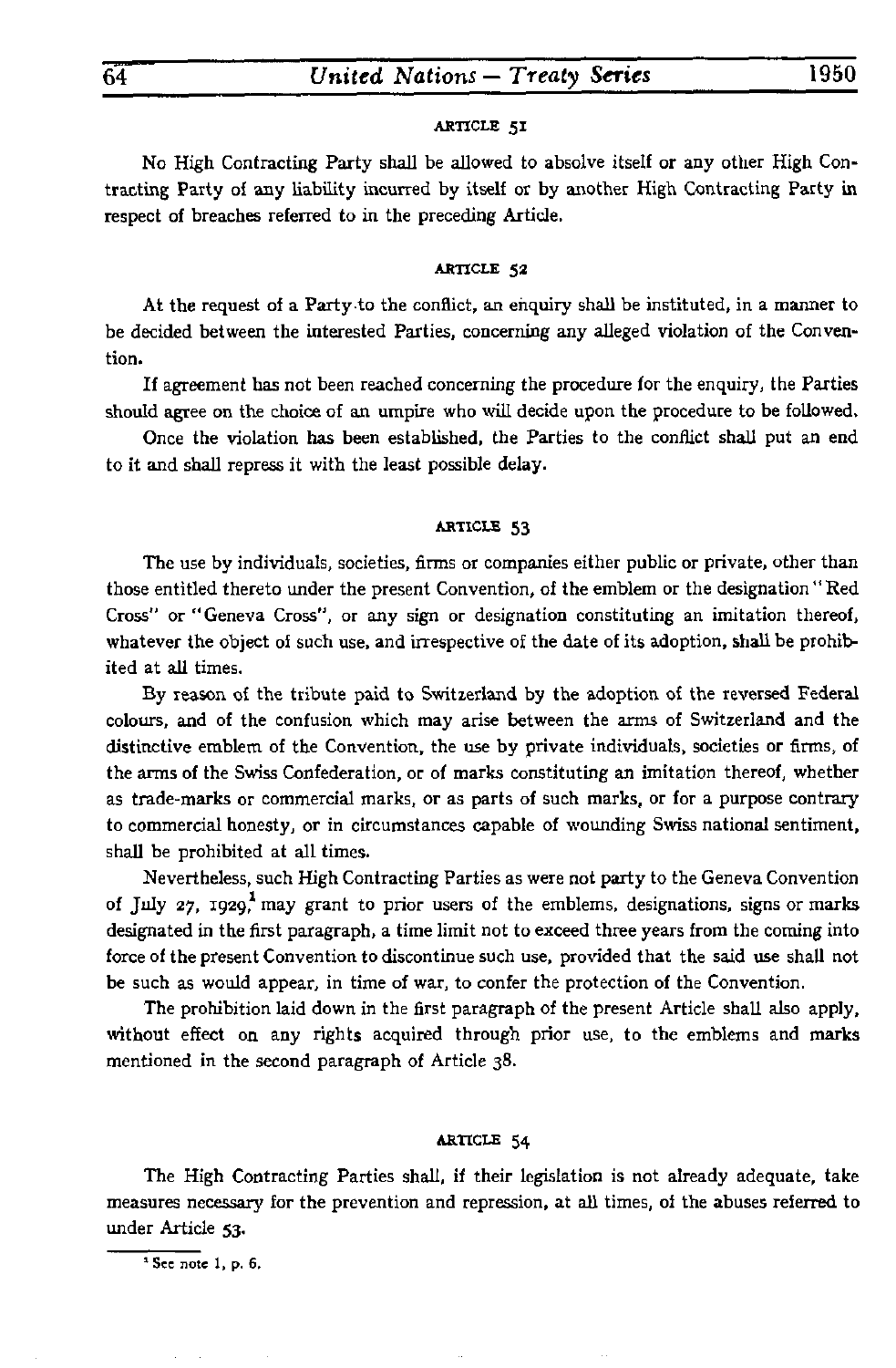## FINAL PROVISIONS

#### ARTICLE **55**

The present Convention is established in English and in French. Both texts are equally authentic.

The Swiss Federal Council shall arrange for official translations of the Convention to be made in the Russian and Spanish languages.

#### **ARTICLE 56**

The present Convention, which bears the date of this day, is open to signature until February 12, 1950, in the name of the Powers represented at the Conference which opened at Geneva on April 21, 1949; furthermore, by Powers not represented at that Conference, but which are parties to the Geneva Conventions of  $x864,11906^2$ or  $x929^3$  for the Relief of the Wounded and Sick in Armies in the Field.

#### ARTICLE **57**

The present Convention shall be ratified as soon as possible and the ratifications shall be deposited at Berne.

A record shall be drawn up of the deposit of each instrument of ratification and certi fied copies of this record shall be transmitted by the Swiss Federal Council to all the Powers in whose name the Convention has been signed, or whose accession has been notified.

#### ARTICLE **58**

The present Convention shall come into force six months after not less than two instru ments of ratification have been deposited.

Thereafter, it shall come into force for each High Contracting Party six months after the deposit of the instrument of ratification.

#### ARTICLE 59

The present Convention replaces the Conventions of August 22,  $1864$ , July 6,  $1906$ , and July 27, 1929, in relations between the High Contracting Parties.

#### ARTICLE **00**

From the date of its coming into force, it shall be open to any Power in whose name the present Convention has not been signed, to accede to this Convention.

#### ARTICLE 61

Accessions shall be notified in writing to the Swiss Federal Council, and shall take effect six months after the date on which they are received.

The Swiss Federal Council shall communicate the accessions to all the Powers in whose name the Convention has been signed, or whose accession has been notified.

*<sup>1</sup> British and Foreign Statt Papers,* Vol. 55, p, 43. —'Sec note 3, p. 6. — 'See note Î, p. 6.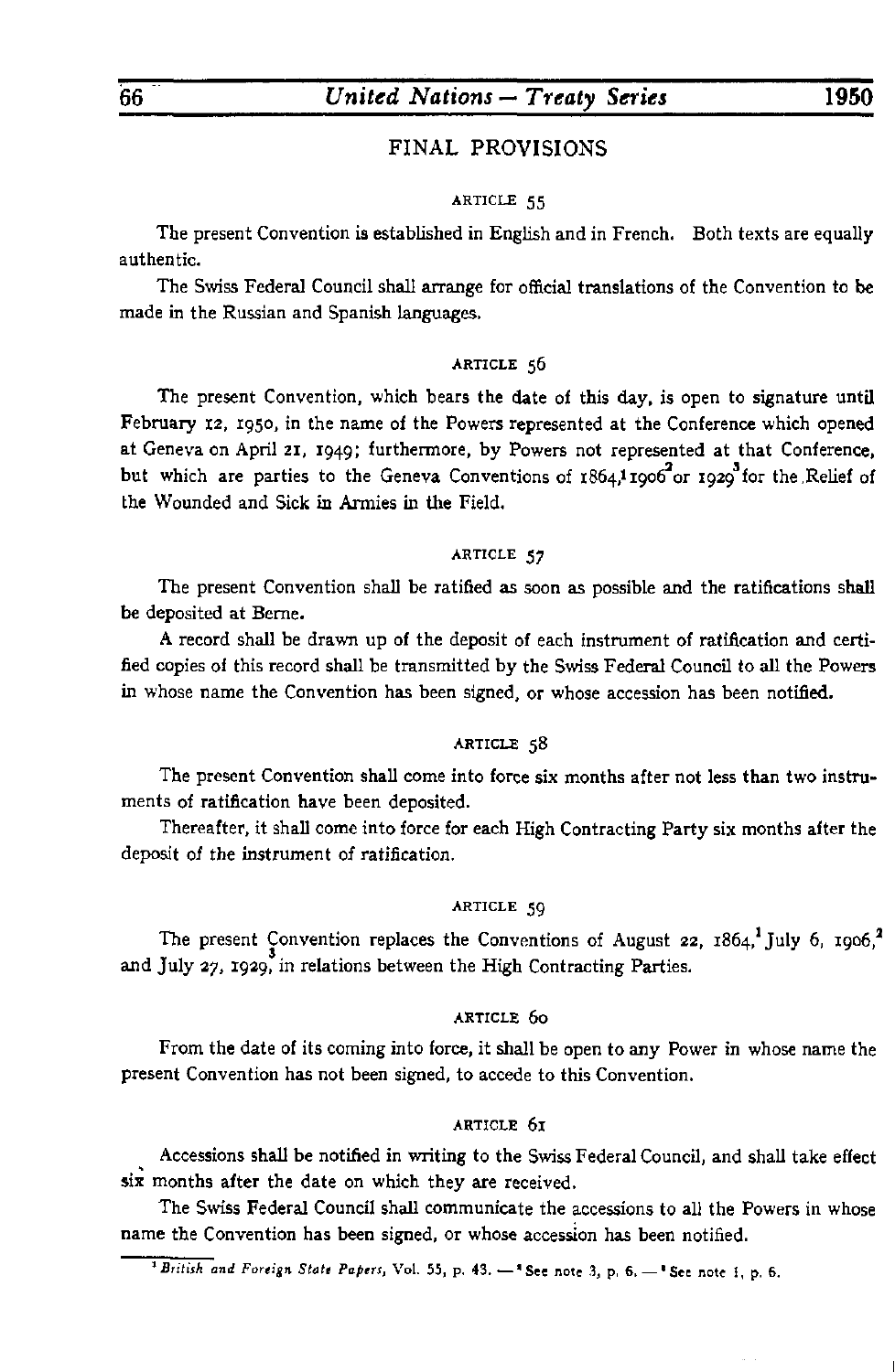The situations provided for in Articles 2 and 3 shall give immediate effect to ratifications deposited and accessions notified by the Parties to the conflict before or after the beginning of hostilities or occupation. The Swiss Federal Council shall communicate by the quickest method any ratifications or accessions received from Parties to the conflict.

#### ARTICLE 63

Each of the High Contracting Parties shall be at liberty to denounce the present Con vention.

The denunciation shall be notified in writing to the Swiss Federal Council, which shall transmit it to the Governments of all the High Contracting Parties,

The denunciation shall take effect one year after the notification thereof has been made to the Swiss Federal Council. However, a denunciation of which notification has been made at a time when the denouncing Power is involved in a conflict shall not take effect until peace has been concluded, and until after operations connected with the release and repatriation of the persons protected by the present Convention have been terminated,

The denunciation shall have effect only in respect of the denouncing Power. It shall in no way impair the obligations which the Parties to the conflict shall remain bound to fulfil by virtue of the principles of the law of nations, as they result from the usages established among civilized peoples, from the laws of humanity and the dictates of the public conscience.

## **ARTICLE 64**

The Swiss Federal Council shall register the present Convention with the Secretariat of the United Nations. The Swiss Federal Council shall also inform the Secretariat of the United Nations of all ratifications, accessions and denunciations received by it with respect to the present Convention.

IN WITNESS WHEREOF the undersigned, having deposited their respective full powers, have signed the present Convention.

DONE at Geneva this twelfth day of August, 1949, in the English and French languages. The original shall be deposited in the Archives of the Swiss Confederation. The Swiss Federal Council shall transmit certified copies thereof to each of the signatory and acceding States.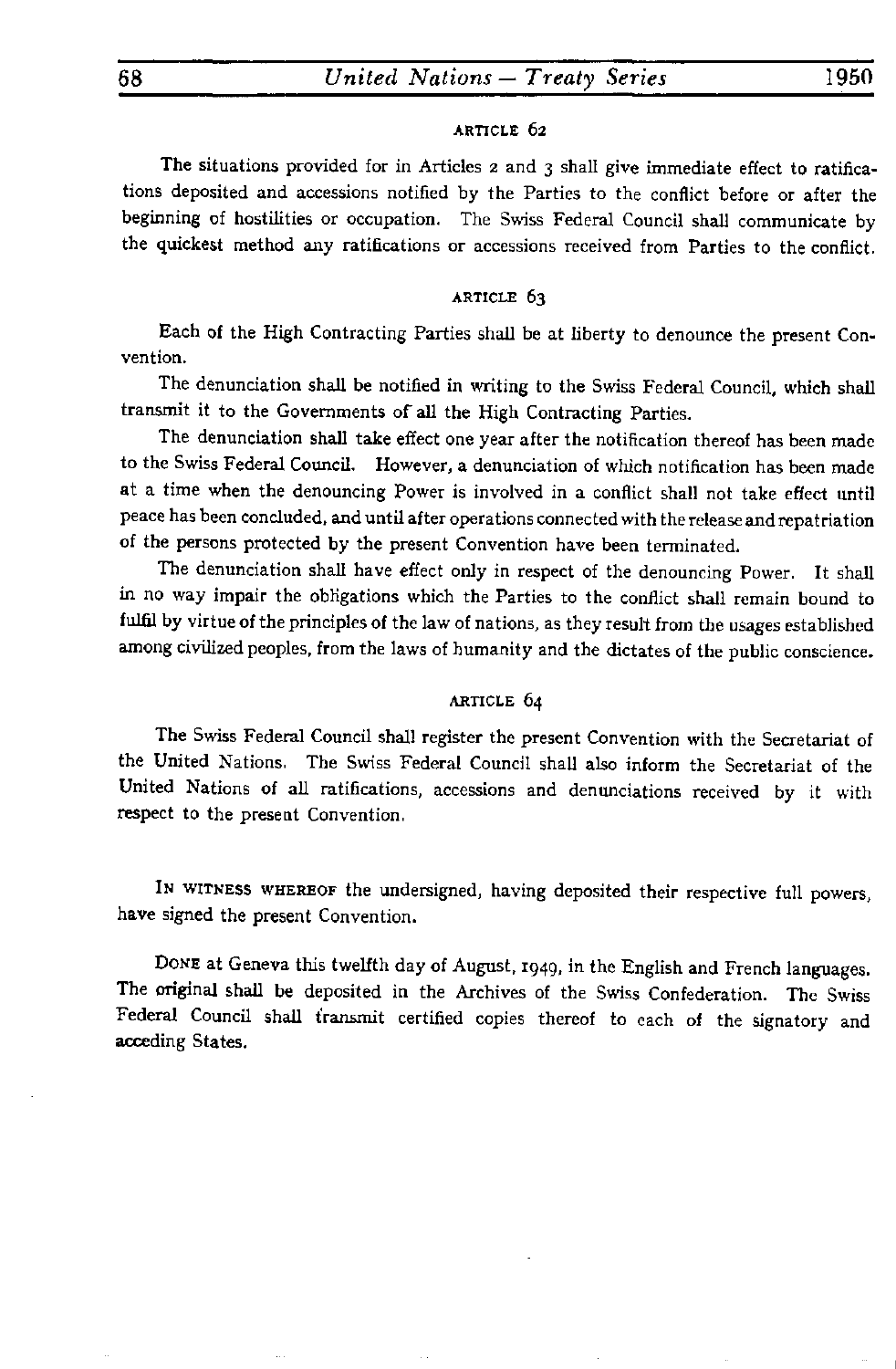| 70                                                | United Nations - Treaty Series<br>1950                              |  |
|---------------------------------------------------|---------------------------------------------------------------------|--|
| For Afghanistan                                   | Pour l'Afghanistan                                                  |  |
|                                                   | M. Osman AMIRI                                                      |  |
| For the People's Republic of<br>Albania           | Pour la République populaire<br>d'Albanie                           |  |
|                                                   | Avec la réserve pour l'article 10 ci-jointe 1                       |  |
|                                                   | J. MALO                                                             |  |
| For Argentina                                     | Pour l'Argentine                                                    |  |
|                                                   | Avec la reserve ci-jointe <sup>2</sup>                              |  |
|                                                   | Guillermo A. SPERONI                                                |  |
| For Australia                                     | Pour l'Australie                                                    |  |
|                                                   | Norman R. MIGHELL                                                   |  |
|                                                   | Subject to ratification <sup>3</sup>                                |  |
| For Austria                                       | Pour l'Autriche                                                     |  |
|                                                   | Dr. Rud. BLUEHDORN                                                  |  |
| For Belgium                                       | Pour la Belgique                                                    |  |
|                                                   | Maurice Bourquin                                                    |  |
| For the Byelorussian Soviet<br>Socialist Republic | Pour la République socialiste<br>soviétique de Biélorussie          |  |
|                                                   | С оговоркой по ст. 10 4                                             |  |
|                                                   | Текст оговорки прилагается<br>Глава делегации БССР<br>И. КУЦЕЙНИКОВ |  |
|                                                   |                                                                     |  |

<sup>1</sup>Translation: With the attached reserva-<br>tion concerning article 10. (See the text of the reservation p. 420.)

attached. — The Head of the delegation of la présente Convention. — Le chef de la délé the Byelorussian Soviet Socialist Republic; gation de la République socialiste soviétique I. KUTZEINIK'OV. (See the text of the reserva d'Ukraine: I. KOUTZEINIKOV. (Voir le texte tion p. 422.) de la réserve p. 423.)

When signing, the Australian Plenipoten-<br>tiary declared that his Government retained<br>the right to enter reservations at the time of<br>the right to enter reservations at the time of<br>taire australien a déclaré que son Gouverne

<sup>1</sup>*Translation;* With attached reservation. *\** Voir le texte de la réserve p. 423. (See the text of the reservation p. 422.)<br>When signing, the Australian Plenipoten-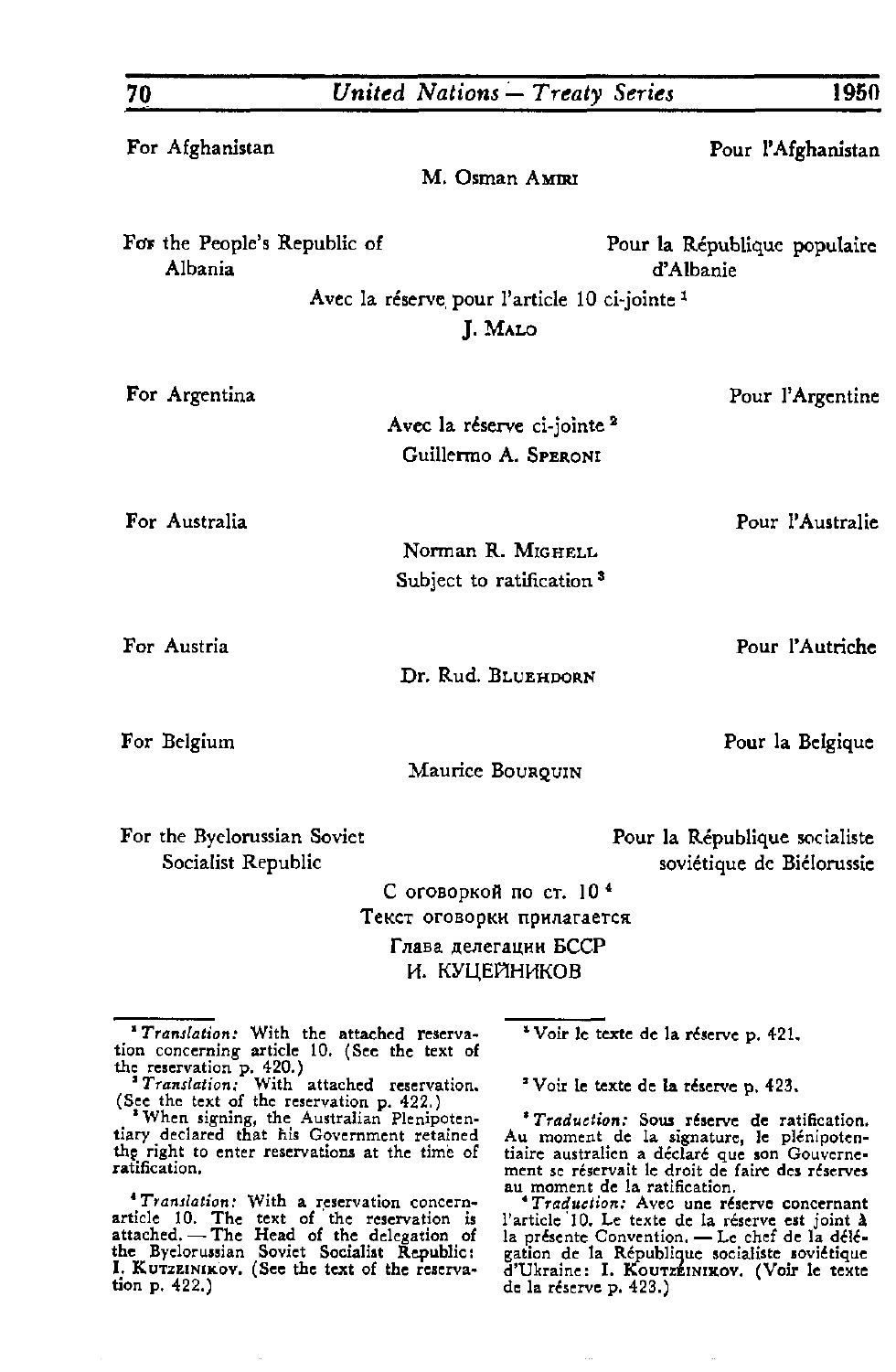| 1950                                   | Nations Unies - Recueil des Traités    | 71                                          |
|----------------------------------------|----------------------------------------|---------------------------------------------|
| For Bolivia                            |                                        | Pour la Bolivie                             |
|                                        | G. MEDEIROS                            |                                             |
| For Brazil                             |                                        | Pour le Brésil                              |
|                                        | João PINTO DA SILVA                    |                                             |
|                                        | General Floriano DE LIMA BRAYNER       |                                             |
| For the Bulgarian People's<br>Republic |                                        | Pour la République populaire<br>de Bulgarie |
|                                        | Avec la réserve ci-jointe <sup>1</sup> |                                             |
|                                        | K. B. SVETLOV                          |                                             |
| For Canada                             |                                        | Pour le Canada                              |
|                                        | Max H. WERSHOF                         |                                             |
|                                        |                                        |                                             |
| For Ceylon                             |                                        | Pour Ceylan                                 |
|                                        | V. COOMARASWAMY                        |                                             |
|                                        |                                        |                                             |
| For Chile                              |                                        | Pour le Chili                               |
|                                        | F. CISTERNAS ORTIZ                     |                                             |
| For China                              |                                        | Pour la Chine                               |
|                                        | Wu Nan-Ju                              |                                             |
|                                        |                                        |                                             |
| For Colombia                           |                                        | Pour la Colombie                            |
|                                        | Rafael ROCHA SCHLOSS                   |                                             |
|                                        |                                        |                                             |
| For Cuba                               |                                        | Pour Cuba                                   |
|                                        | J. DE LA LUZ LEÓN                      |                                             |
|                                        |                                        |                                             |
|                                        |                                        |                                             |

<sup>1</sup> Translation: With the attached reserva- <sup>1</sup> Voir le texte de la réserve p. 427. tion. (See the text of the reservation p. 426.)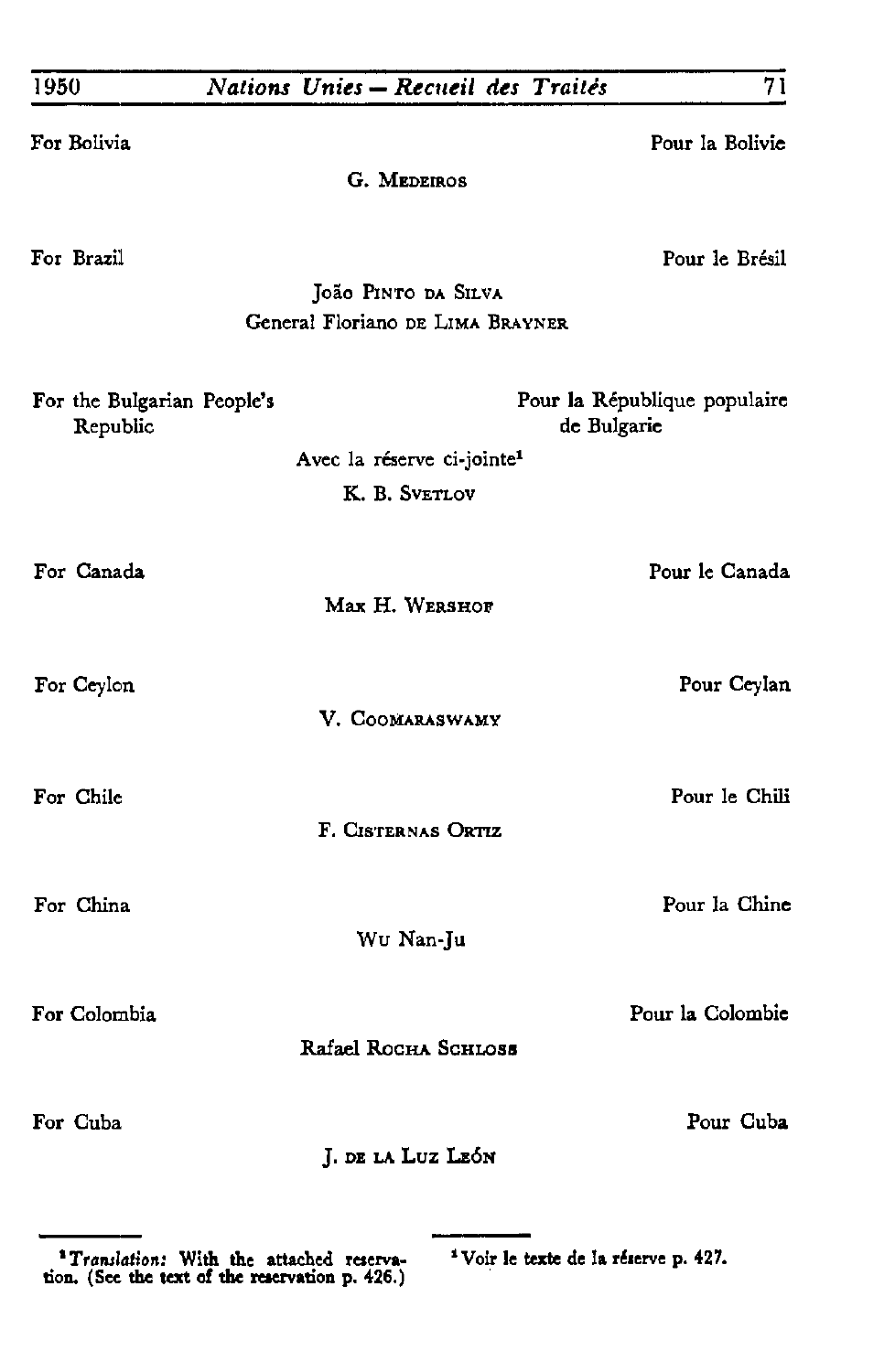| 72            |                                                     | United Nations - Treaty Series | 1950                             |
|---------------|-----------------------------------------------------|--------------------------------|----------------------------------|
| For Denmark   | Georg COHN                                          | Paul IPSEN                     | Pour le Danemark<br><b>BAGGE</b> |
| For Egypt     |                                                     | A. K. SAFWAT                   | Pour l'Egypte                    |
| For Ecuador   |                                                     | Alex. GASTELÚ                  | Pour l'Equateur                  |
| For Spain     |                                                     | Luis CALDERÓN                  | Pour l'Espagne                   |
|               | For the United States of America<br>Leland HARRISON | Raymund J. YINGLING            | Pour les Etats-Unis d'Amérique   |
| For Ethiopia  |                                                     | Gachaou ZELLEKE                | Pour l'Ethiopie                  |
| For Finland   |                                                     | Reinhold SVENTO                | Pour la Finlande                 |
| For France    | JACQUINOT                                           | G. CAHEN-SALVADOR              | Pour la France                   |
| For Grecce    |                                                     | M. PESMAZOGLOU                 | Pour la Grèce                    |
| For Guatemala |                                                     | A. DUPONT-WILLEMIN             | Pour le Guatemala                |

 $\overline{\phantom{a}}$ 

 $\bar{z}$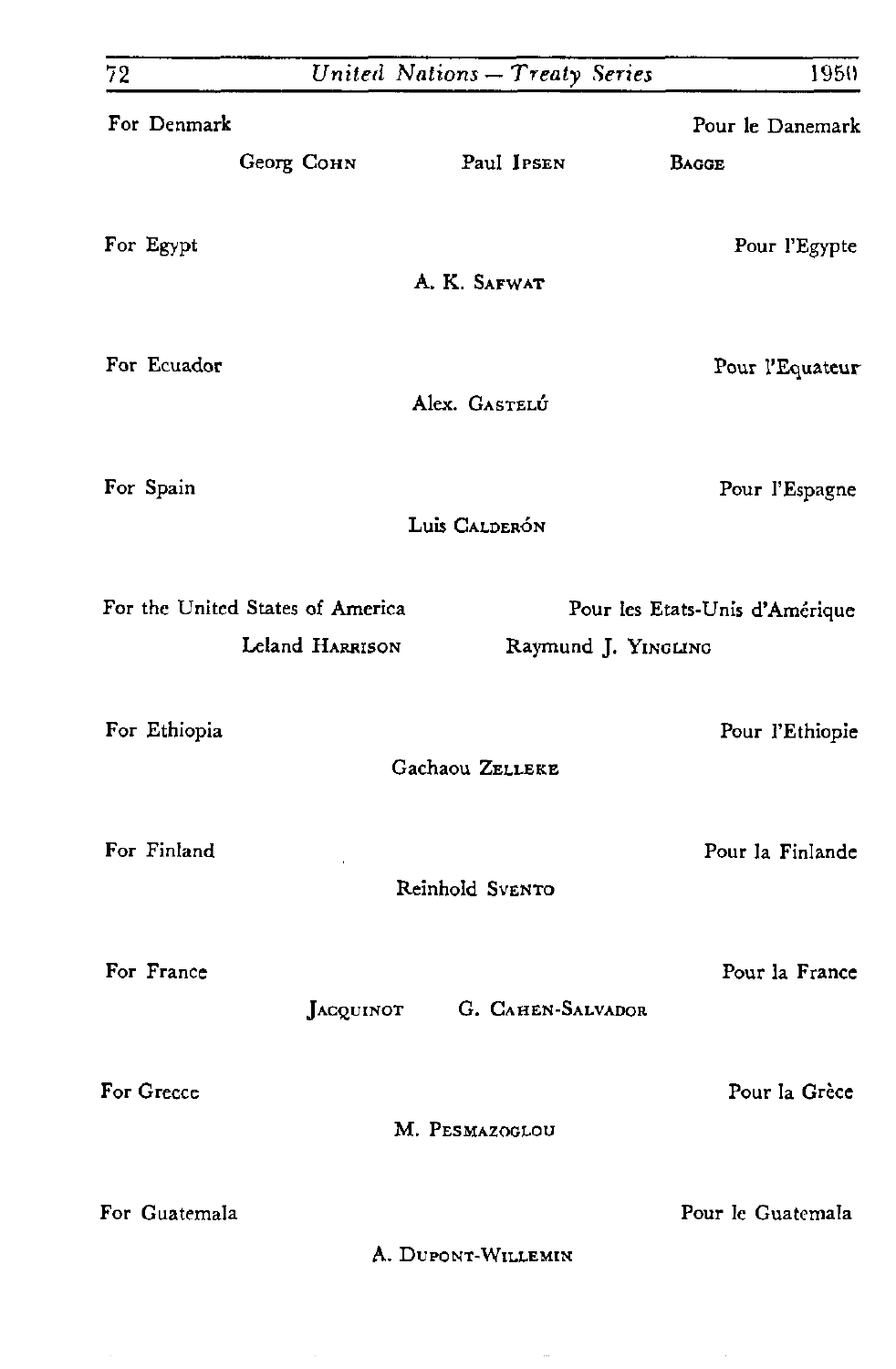| 1950 |                                                                                                           |                 |                                | Nations Unies - Recueil des Traités             | 73                           |
|------|-----------------------------------------------------------------------------------------------------------|-----------------|--------------------------------|-------------------------------------------------|------------------------------|
|      | For the Hungarian People's<br>Republic                                                                    |                 |                                | Pour la République populaire<br>hongroise       |                              |
|      |                                                                                                           |                 | Avec les réserves ci-jointes 1 |                                                 |                              |
|      |                                                                                                           |                 | Anna KARA                      |                                                 |                              |
|      |                                                                                                           |                 |                                |                                                 |                              |
|      | For India                                                                                                 |                 |                                |                                                 | Pour l'Inde                  |
|      |                                                                                                           |                 | D. B. DESAI                    |                                                 |                              |
|      |                                                                                                           |                 |                                |                                                 |                              |
|      | For Iran                                                                                                  |                 |                                |                                                 | Pour l'Iran                  |
|      |                                                                                                           |                 | A. H. MEYKADEH                 |                                                 |                              |
|      |                                                                                                           |                 |                                |                                                 |                              |
|      |                                                                                                           |                 |                                |                                                 |                              |
|      | For the Republic of Ireland                                                                               |                 |                                |                                                 | Pour la République d'Irlande |
|      |                                                                                                           |                 | Sean MACBRIDE                  |                                                 |                              |
|      |                                                                                                           |                 |                                |                                                 |                              |
|      | For Israel                                                                                                |                 |                                |                                                 | Pour Israël                  |
|      |                                                                                                           |                 | Avec la réserve ci-jointe 2    |                                                 |                              |
|      |                                                                                                           |                 | M. KAHANY                      |                                                 |                              |
|      |                                                                                                           |                 |                                |                                                 |                              |
|      | For Italy                                                                                                 |                 |                                |                                                 | Pour l'Italie                |
|      |                                                                                                           | Giacinto AURITI |                                | Ettore BAISTROCCHI                              |                              |
|      |                                                                                                           |                 |                                |                                                 |                              |
|      | For the Lebanon                                                                                           |                 |                                |                                                 | Pour le Liban                |
|      |                                                                                                           |                 | MIKAOUI                        |                                                 |                              |
|      |                                                                                                           |                 |                                |                                                 |                              |
|      | For Liechtenstein                                                                                         |                 |                                |                                                 | Pour le Liechtenstein        |
|      |                                                                                                           |                 | Comte F. WILCZEK               |                                                 |                              |
|      |                                                                                                           |                 |                                |                                                 |                              |
|      |                                                                                                           |                 |                                |                                                 |                              |
|      | For Luxemburg                                                                                             |                 |                                |                                                 | Pour le Luxembourg           |
|      |                                                                                                           |                 | J. Sturm                       |                                                 |                              |
|      |                                                                                                           |                 |                                |                                                 |                              |
|      |                                                                                                           |                 |                                |                                                 |                              |
|      | <sup>1</sup> Translation: With the attached reserva-<br>tions. (See the text of the reservations p. 432.) |                 |                                | <sup>2</sup> Voir le texte des réserves p. 433. |                              |

**\*** *Translation:* **With the attached** réserva- **"Voir** le texte de la réserve **p.** 437. **tion. (Sec** the text **of** the **reservation p.** 436.)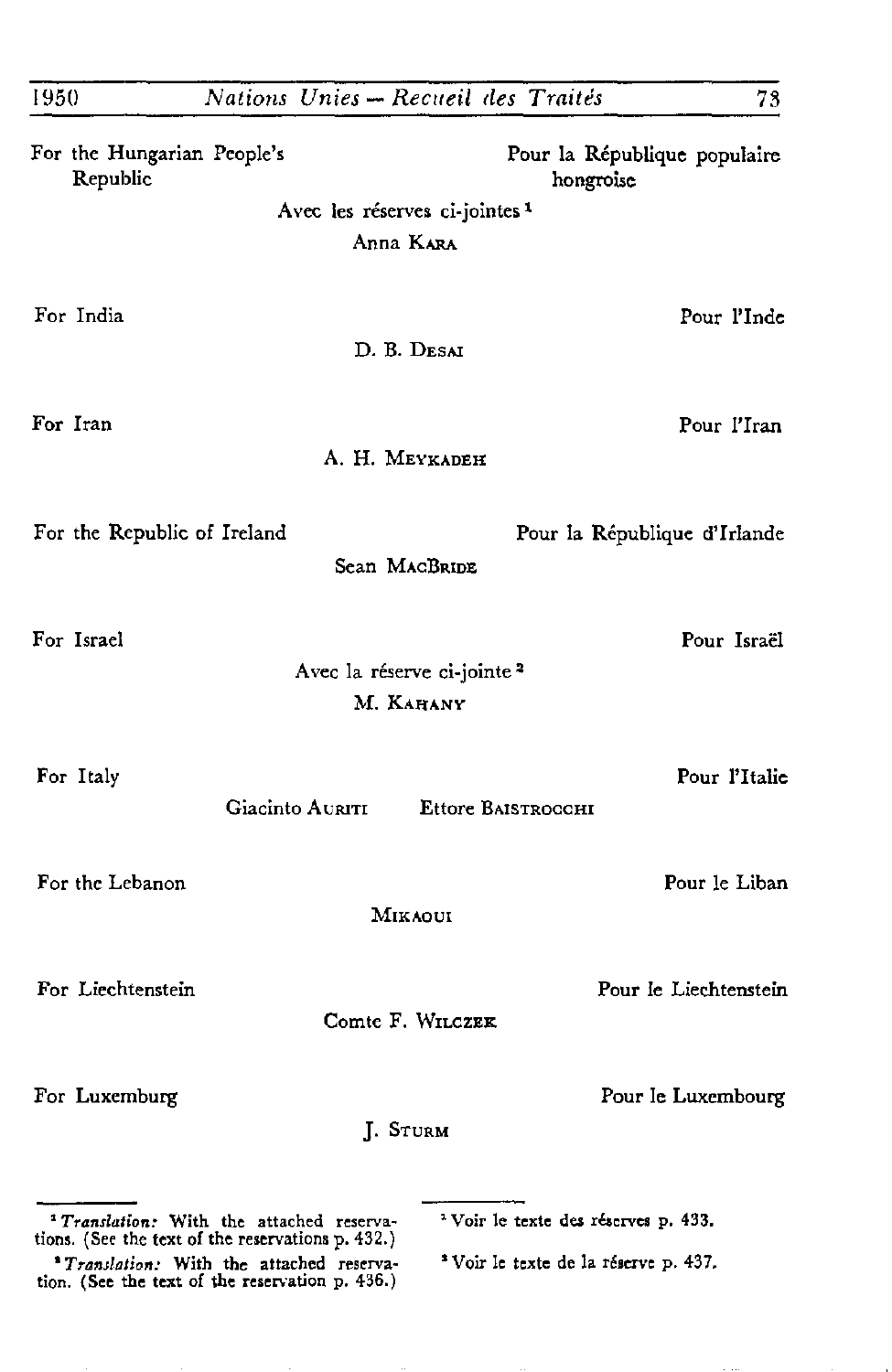| 74                                     | United Nations - Treaty Series        | 1950                                  |
|----------------------------------------|---------------------------------------|---------------------------------------|
| For Mexico                             | W. R. CASTRO<br>Pedro DE ALBA         | Pour le Mexique                       |
| For the Principality of Monaco         | M. Lozé                               | Pour la Principauté de Monaco         |
| For Nicaragua                          | Ad referendum<br>Lifschitz            | Pour le Nicaragua                     |
| For Norway                             | Rolf ANDERSEN                         | Pour la Norvège                       |
| For New Zealand                        | G. R. LAKING                          | Pour la Nouvelle-Zélande              |
| For Pakistan                           | S. M. A. Faruki, M.G.<br>A. H. SHAIKH | Pour le Pakistan                      |
| For Paraguay                           | Conrad FEHR                           | Pour le Paraguay                      |
| For the Netherlands                    | J. BOSCH DE ROSENTHAL                 | Pour les Pays-Bas                     |
| For Peru                               | Gonzalo Przarro                       | Pour le Pérou                         |
| For the Republic of<br>the Philippines | P. SEBASTIAN <sup>1</sup>             | Pour la République<br>des Philippines |

<sup>&</sup>lt;sup>1</sup> "This signature is subject to ratification <sup>1</sup> Traduction: "Cette signature est soumise by the Philippines Senate in accordance with à la ratification du Sénat des Philippines con-

the provisions of their Constitution." fermement aux dispositions de la Constitution de ce pays."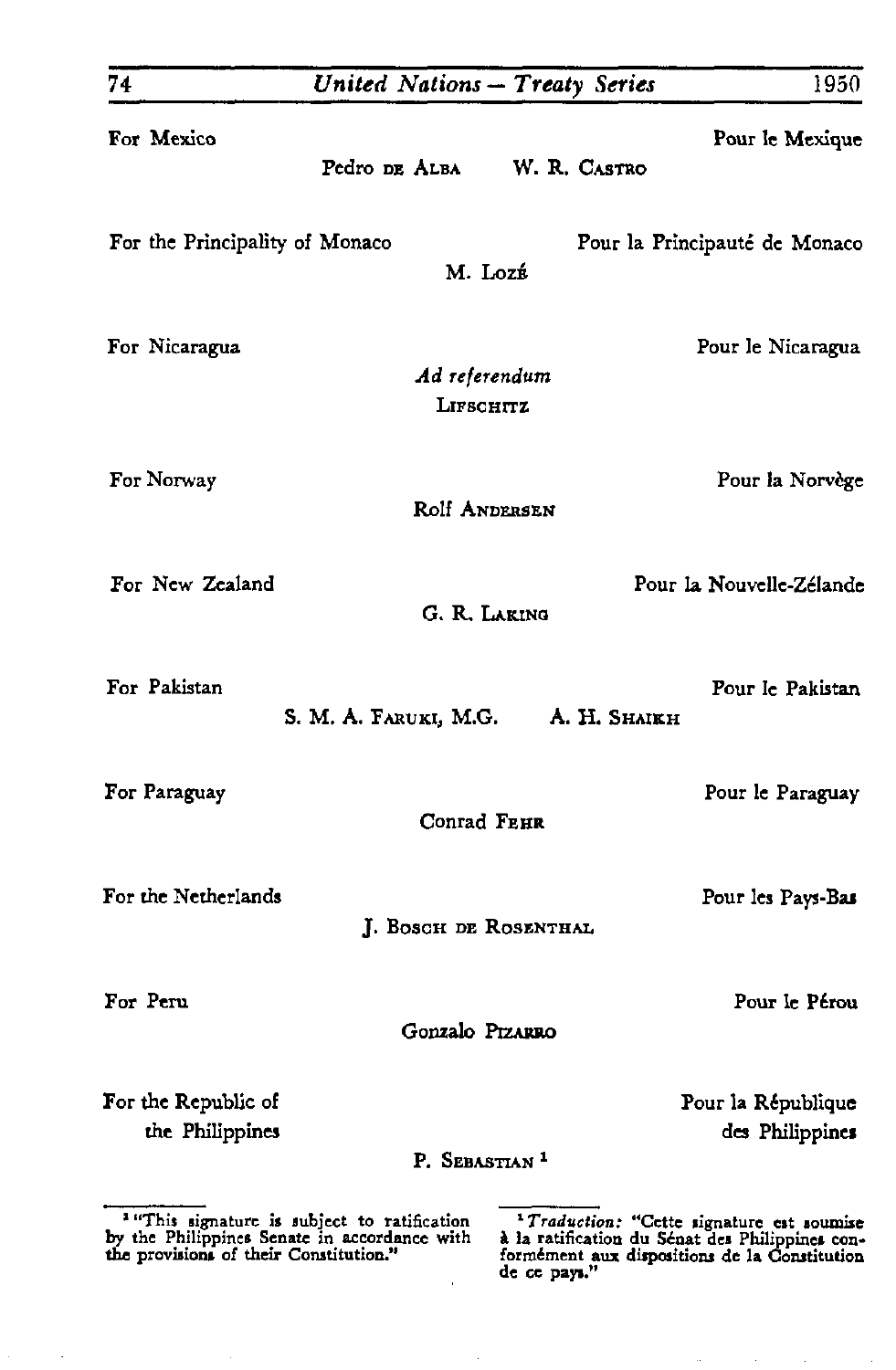| For Portugal                                                                      | Avee les réserves ci-jointes <sup>2</sup><br>G. CALDEIRA COELHO | Pour le Portugal                                                                 |
|-----------------------------------------------------------------------------------|-----------------------------------------------------------------|----------------------------------------------------------------------------------|
| For the Rumanian People's                                                         |                                                                 | Pour la République populaire<br>roumaine                                         |
| Republic                                                                          | Avec la réserve ci-jointe <sup>3</sup><br>I. DRAGOMIR           |                                                                                  |
| For the United Kingdom of Great<br>Britain and Northern Ireland<br>Robert Craigie | H. A. STRUTT                                                    | Pour le Royaume-Uni de Grande-<br>Bretagne et d'Irlande du Nord<br>W. H. GARDNER |
| For the Holy See                                                                  | Philippe BERNARDINI                                             | Pour le Saint-Siège                                                              |
| For El Salvador                                                                   | R. A. BUSTAMANTE                                                | Pour El Salvador                                                                 |

For Sweden **Pour la Suède** Pour la Suède et de la Suède de la Suède de la Suède de la Suède de la Suède de la Suède de la Suède de la Suède de la Suède de la Suède de la Suède de la Suède de la Suède de la Suède de la Suèd

Sous réserve de ratification par S.M. le Roî de Suède avec l'approbation du Riksdag \* Staffan SODERBLOM

tion. (See the text of the reservation p. 442.)<br>
<sup>\*</sup>Translation: With the attached reserva- <sup>\*</sup>Voir le texte des réserves p. 447, tions. (See the text of the reservations p. 446.)<br>
<sup>\*</sup>Tronslation: With the attached reserva-<br>
Voir le texte de la réserve p. 449. tion. (See the text of the reservation p. 448.)

\* Translation: Subject to ratification by His Majesty the King of Sweden with the consent of the Riksdag.

<sup>1</sup> Translation: With the attached reserva- <sup>1</sup> Voir le texte de la réserve p. 443.

Avec la réserve ci-jointe 1 Julian PRZYBOS

For Poland Pologne Pour la Pologne

1950 \_\_\_\_\_*Nations Unies* — *Recueil des Traités* <sup>75</sup>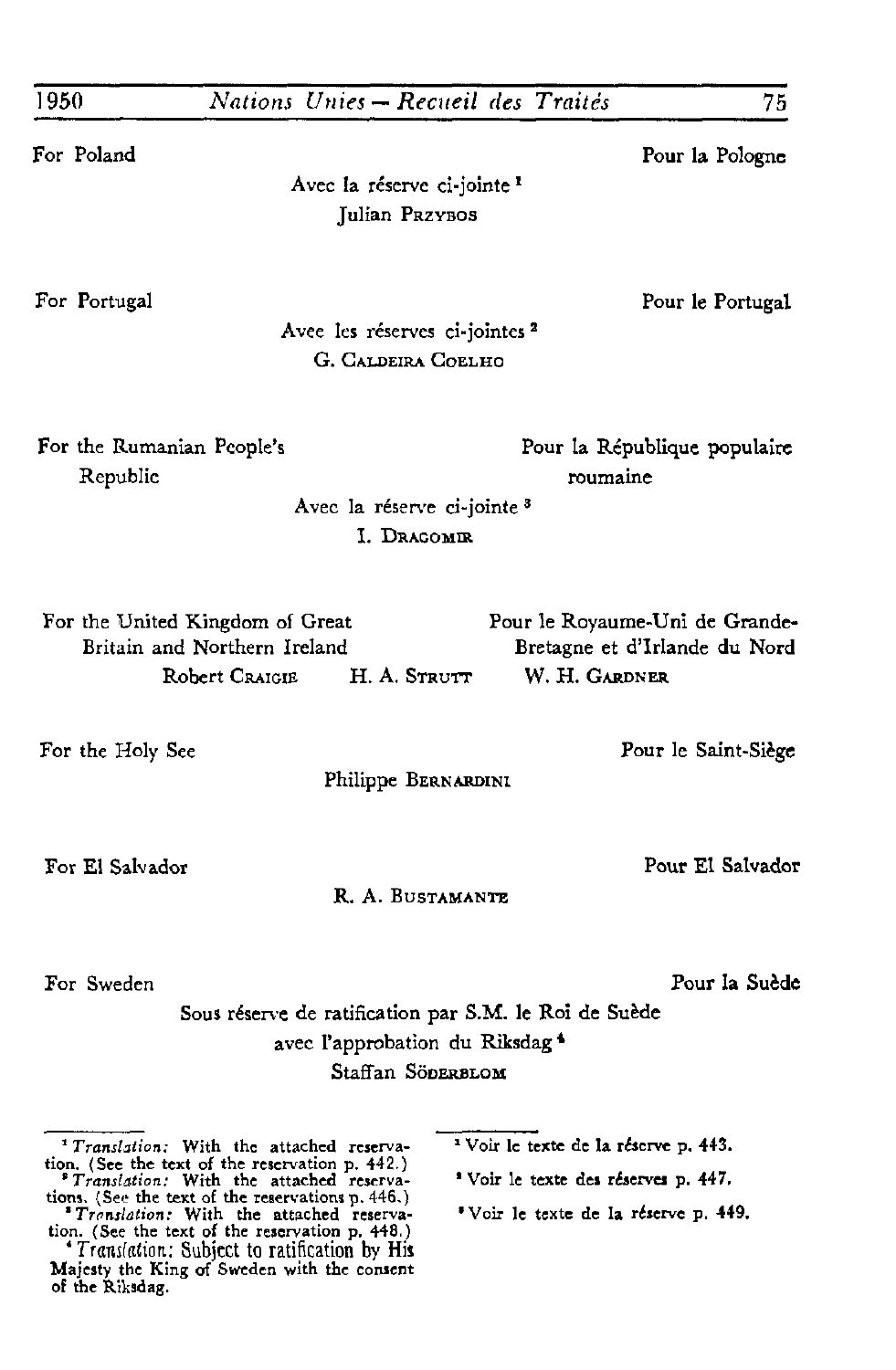## 76 *United Nations — Treaty Series* 1950

For Switzerland

Max PETTTPIERRE Plinio BOLLA Colonel div. DU PASQUIER Ph. ZUTTER H. MEULI

Omar El DJABRI A, GENNAOUI

Avec la réserve ci-jointe<sup>1</sup> **TAUBER** 

Rana TARHAN

For the Ukrainian Soviet **Pour la République socialiste** Socialist Republic soviétique d'Ukraine

> C oroBopKoft no craTbe 10 *~* Текст оговорки прилагается

По уполномочию Правительства УССР Профессор О. БОГОМОЛЕЦ

For the Union of Soviet Socialist Republics socialistes soviétiques

Pour l'Union des Républiques

C оговоркой по статье 10<sup>3</sup> Текст оговорки прилагается

Глава делегации СССР H. O1ABHH

<sup>1</sup> Translation: With the attached reservation. (See the text of the reservation p. 452.)

Professor O. BOGOMOLETZ. (See the text of<br>the reservation p. 454.)<br>"Translation: With a reservation concern-<br>ing article 10. The text of the reservation is<br>attached. — The Head of the delegation of<br>the Union of Soviet Soci p. 458.)

"Voir le texte de la réserve p, 453.

\* Avec une réserve concernant l'article 10. Le texte de la réserve est joint à la présente Convention. — Par délégation du Gouverne-ment de la République socialiste soviétique d'Ukraine: Professeur O. BOGOMOLETZ. (Voir

le texte de la réserve p. 455.)<br>
\* Traduction: Avec une réserve concernant<br>
l'article 10. Le texte de la réserve est joint à<br>
la présente Convention. — Le chef de la délé-<br>
gation de l'Union des Républiques socialistes<br>
so réserve p. 459.)

For Syria Pour la Syrie

**For Czechoslovakia Pour la Tchécoslovaquie** 

For Turkey **Pour la Turquie** Pour la Turquie

Pour la Suisse

*<sup>&#</sup>x27;Translation:* With a reservation concerning article 10. The text of the reservation is attached. — By authority of the Government of the Ukrainian Soviet Socialist Republic: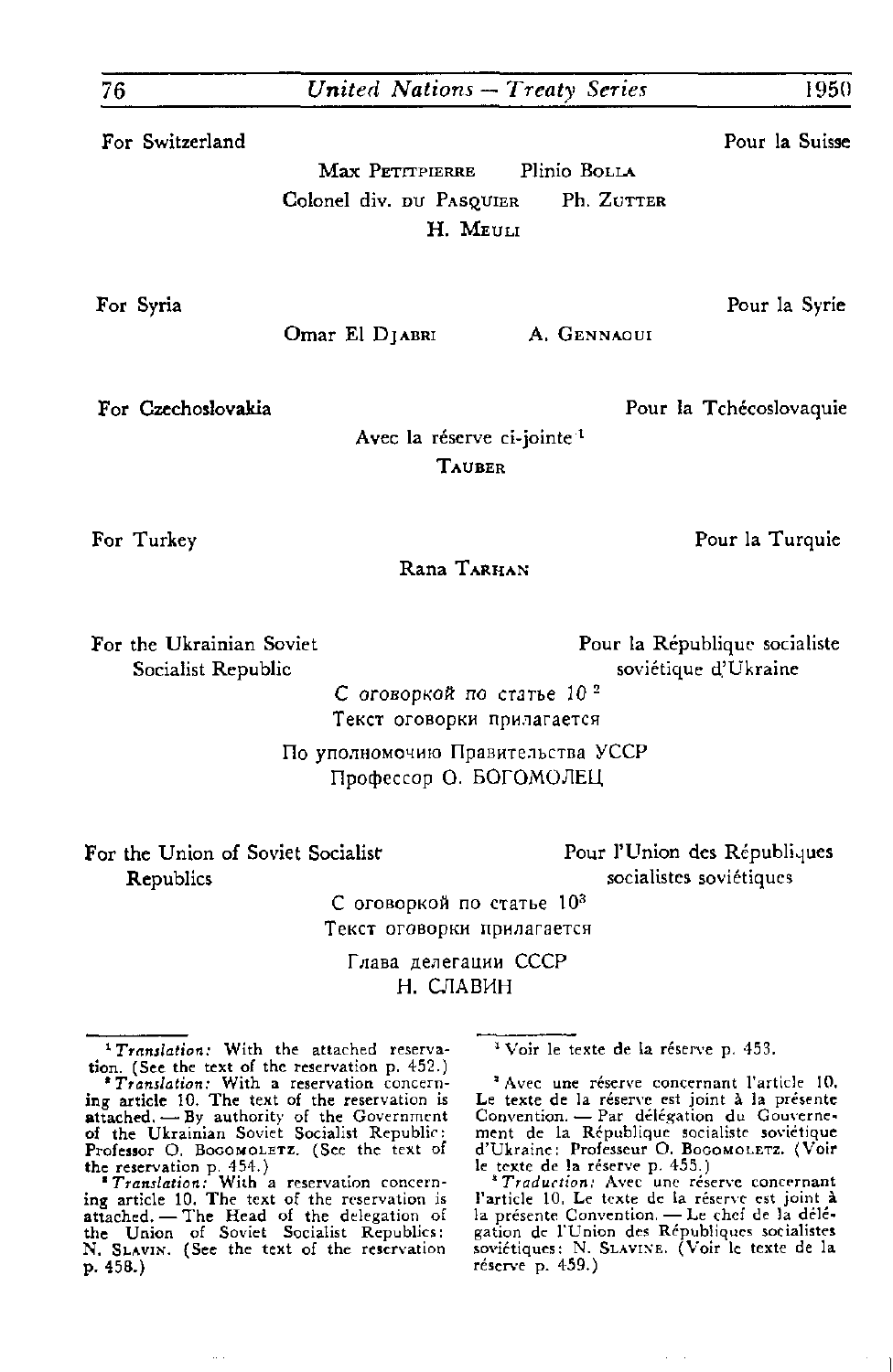1950 *Nations Unies — Recueil des Traités* 77

For Uruguay Pour l'Uruguay

Conseiller Colonel Hector J. BLANCO

For Venezuela Pour le Venezuela

A. POSSE DE RIVAS

of Yugoslavia populaire de Yougoslavie

For the Federal People's Republic Pour la République fédérative

Milan RISTIĆ Avec la réserve ci-jointe \*

**\_ <sup>t</sup>***Translation:* **With the attached réserva- 'Voir le texte de la réserve p. 461. tioo. (See the text of the reservation p. 460,}**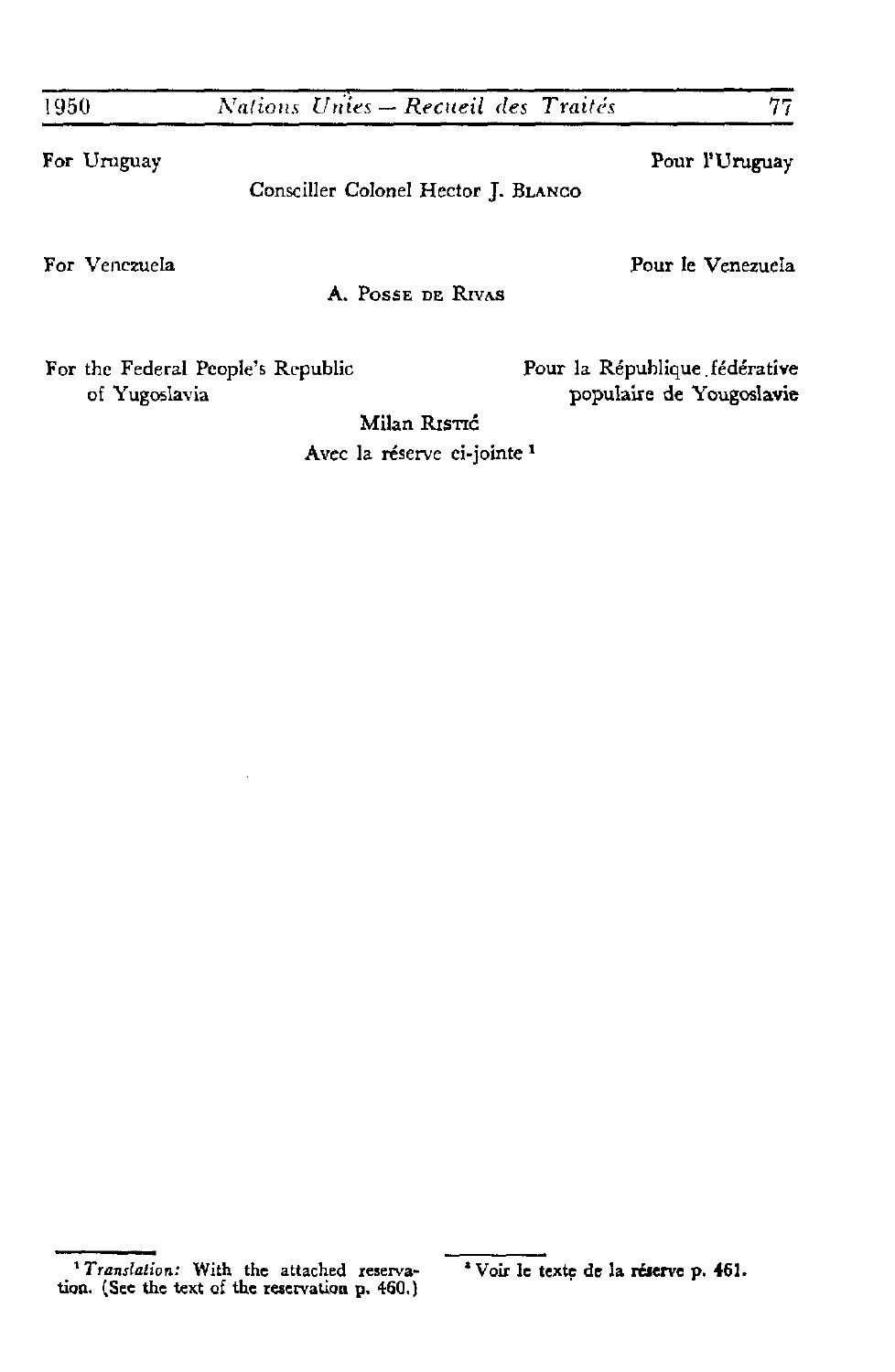## ANNEX I

## *Draft Agreement relating to Hospital Zones and Localities*

#### **ARTICLE I**

Hospital zones shall be strictly reserved for the persons named in Article 23 of the Geneva Convention for the Amelioration of the Condition of the Wounded and Sick in Armed Forces in the Field of August 12, 1949, and for the personnel entrusted with the organization and administration of these zones and localities and with the care of the persons therein assembled.

Nevertheless, persons whose permanent residence is within such zones shall have the right to stay there.

#### **ARTICLE 2**

No persons residing, in whatever capacity, in a hospital zone shall perform any work, either within or without the zone, directly connected with military operations or the pro<sup>1</sup> duction of war material.

#### ARTICLE 3

The Power establishing a hospital zone shall take all necessary measures to prohibit access to all persons who have no right of residence or entry therein.

### ARTICLE 4

Hospital zones shall fulfil the following conditions:

- *(a)* They shall comprise only a small part of the territory governed by the Power which has established them.
- *(b)* They shall be thinly populated in relation to the possibilities of accommodation.
- *(c)* They shall be far removed and free from all military objectives, or large industrial or administrative establishments.
- *(d)* They shall not be situated in areas which, according to every probability, may become important for the conduct of the war.

#### ARTICLE 5

Hospital zones shall be subject to the following obligations:

- *(a)* The lines of communication and means of transport which they possess shall not be used for the transport of military personnel or material, even in transit.
- *(o)* They shall in no case be defended by military means.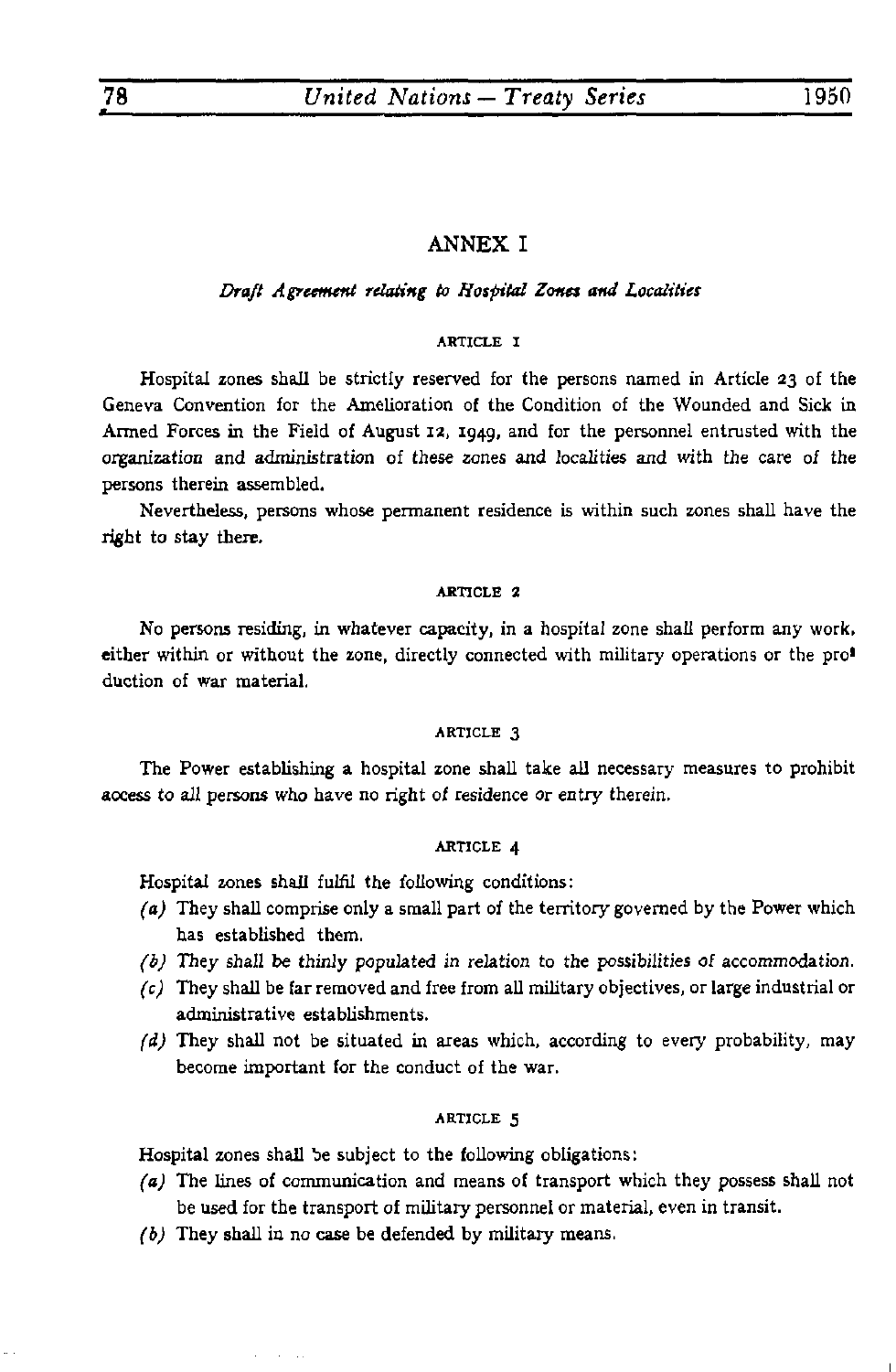Hospital zones shall be marked by means of red crosses (red crescents, red lions and suns) on a white background placed on the outer precincts and on the buildings, They may be similarly marked at night by means of appropriate illumination.

#### ARTICLE 7

The Powers shall communicate to all the High Contracting Parties in peacetime or on the outbreak of hostilities, a list of the hospital zones in the territories governed by them. They shall also give notice of any new zones set up during hostilities.

As soon as the adverse Party has received the above-mentioned notification, the zone shall be regularly constituted.

If, however, the adverse Party considers that the conditions of the present agreement have not been fulfilled, it may refuse to recognize the zone by giving immediate notice thereof to the Party responsible for the said zone, or may make its recognition of such zone dependent upon the institution of the control provided for in Article 8.

#### **ARTICLE 8**

Any Power having recognized one or several hospital zones instituted by the adverse Party shall be entitled to demand control by one or more Special Commissions, for the purpose of ascertaining if the zones fulfil the conditions and obligations stipulated in the present agreement.

For this purpose, the members of the Special Commissions shall at all times have free access to the various zones and may even reside there permanently. They shall be given all facilities for their duties of inspection.

#### ARTICLE 9

Should the Special Commissions note any facts which they consider contrary to the stipulations of the present agreement, they shall at once draw the attention of the Power governing the said zone to these facts, and shall fix a time limit of five days within which the matter should be rectified. They shall duly notify the Power who has recognized the zone.

If, when the time limit has expired, the Power governing the zone has not complied with the warning, the adverse Party may declare that it is no longer bound by the present agreement in respect of the said zone.

#### ARTICLE 10

Any Power setting up one or more hospital zones and localities, and the adverse Parties to whom their existence has been notified, shall nominate or have nominated by neutral Powers, the persons who shall be members of the Special Commissions mentioned in Articles 8 and 9.

#### **ARTICLE II**

In no circumstances may hospital zones be the object of attack. They shall be pro tected and respected at all times by the Parties to the conflict.